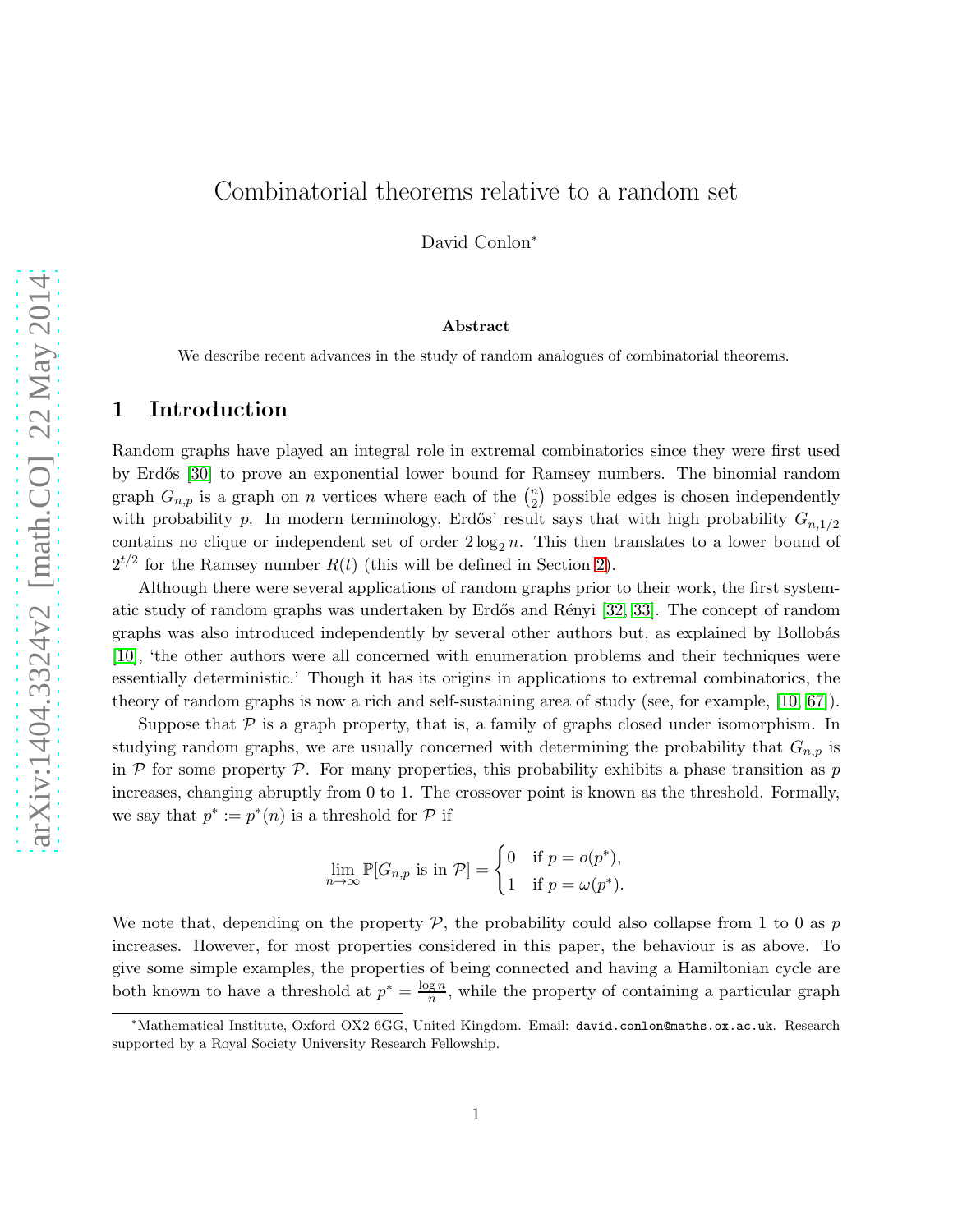H has a threshold at  $n^{-1/m(H)}$ , where

$$
m(H) = \max \left\{ \frac{e(H')}{v(H')} : H' \subseteq H \right\}.
$$

This function reflects the fact that a graph appears once its densest subgraph does.

Since the late eighties, there has been a great deal of interest in determining thresholds for analogues of combinatorial theorems to hold in random graphs and random subsets of other sets such as the integers. To give an example, we say that a graph  $G$  is  $K_3$ -Ramsey if any 2-colouring of the edges of G contains a monochromatic triangle. One of the foundational results in this area, proved by Frankl and Rödl [\[40\]](#page-20-0) and Luczak, Rucinski and Voigt [\[86\]](#page-23-0), then states that there exists  $C > 0$  such that if  $p > C/\sqrt{n}$  then

$$
\lim_{n \to \infty} \mathbb{P}[G_{n,p} \text{ is } K_3\text{-Ramsey}] = 1.
$$

Frankl and Rödl used this theorem to prove that there are  $K_4$ -free graphs which are  $K_3$ -Ramsey, a result originally due to Folkman [\[38\]](#page-20-1). However, this new method allowed one to prove reasonable bounds for the size of such graphs, something which was not possible with previous methods.

From this beginning, a large number of papers were written on sparse random analogues of combinatorial theorems. These included papers on analogues of Ramsey's theorem, Turán's theorem and Szemerédi's theorem, though in many cases these efforts met with only partial success. This situation has changed dramatically in recent years and there are now three distinct, general methods for proving sparse random analogues of combinatorial theorems, furnishing solutions for many of the outstanding problems in the area.

The first two of these methods were developed by Gowers and the author [\[24\]](#page-19-3) and, independently, by Schacht [\[112\]](#page-24-0) and Friedgut, Rödl and Schacht [\[45\]](#page-20-2). The third method was found later by Balogh, Morris and Samotij [\[6\]](#page-18-1) and, independently, by Saxton and Thomason [\[111\]](#page-24-1). Broadly speaking, the method employed by Gowers and the author builds on the transference principle developed by Green and Tao [\[60\]](#page-21-1) in their proof that the primes contain arbitrarily long arithmetic progressions; the method of Schacht and Friedgut, Rödl and Schacht extends a multi-round exposure technique used by Rödl and Rucinski [\[98\]](#page-23-1) in their study of Ramsey's theorem in random graphs; and the third method is a byproduct of general results about the structure of independent sets in hypergraphs, themselves building on methods of Kleitman and Winston [\[69\]](#page-22-0) and Sapozhenko [\[108,](#page-24-2) [109,](#page-24-3) [110\]](#page-24-4). Of course, this summary does a disservice to all three methods, each of which involves the introduction of several new ideas. Surprisingly, all three proofs are substantially different and all three methods have their own particular strengths, some of which we will highlight below.

Rather than focusing on these three methods from the outset, we will further describe the developments leading up to them, explaining how these new results fit into the broader context. This will also allow us to review many of the important subsequent developments. We begin by discussing random analogues of Ramsey-type theorems.

### <span id="page-1-0"></span>2 Ramsey-type theorems in random sets

Ramsey's theorem [\[93\]](#page-23-2) states that for any graph H and any natural number r there exists n such that any r-colouring of the edges of the complete graph  $K_n$  on n vertices contains a monochromatic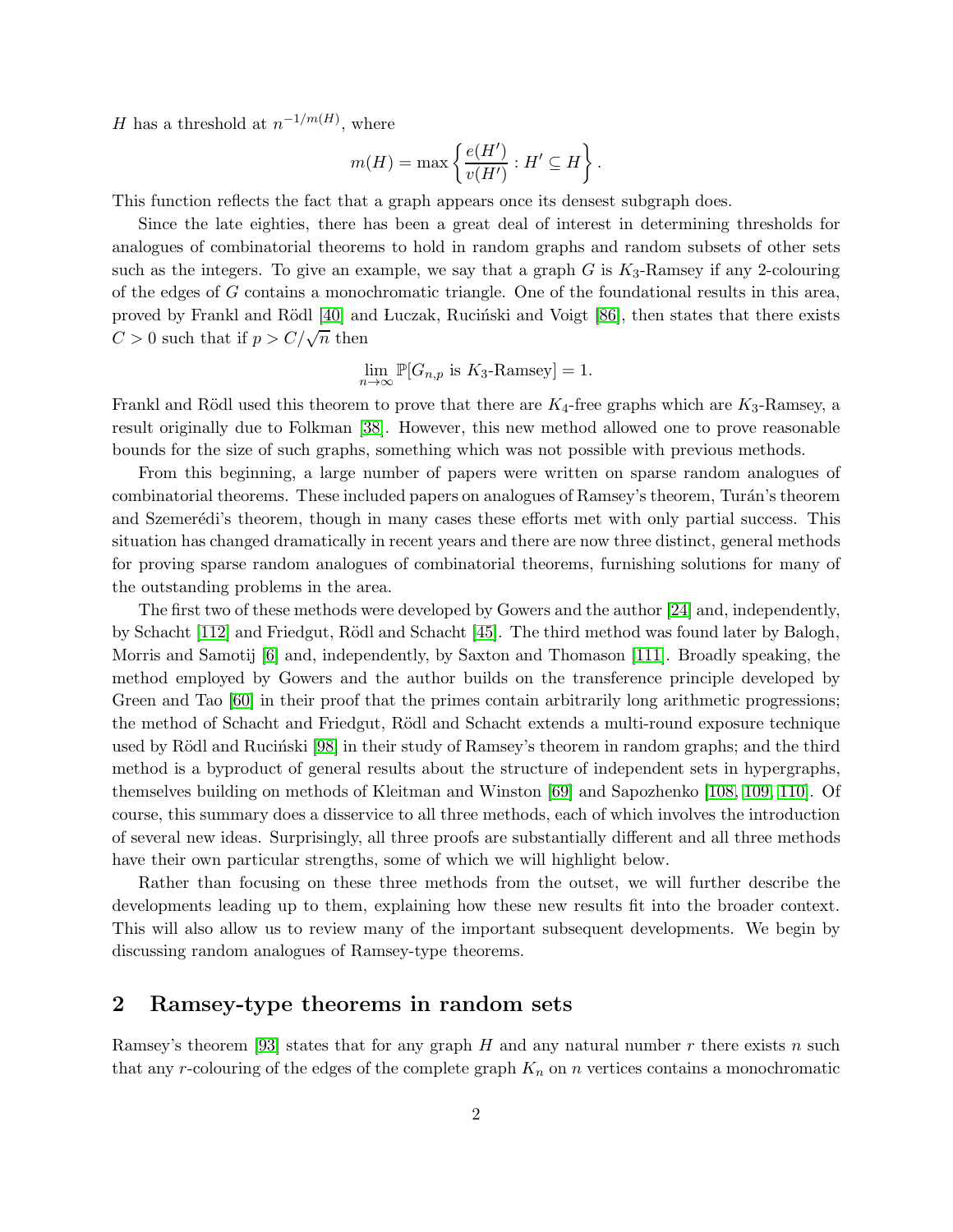copy of H. The smallest such n is known as the r-colour Ramsey number of H and denoted  $R(H; r)$ . When  $r = 2$ , we simply write this as  $R(H)$  and when  $H = K_t$ , we just write  $R(t)$ . The result of Erdős mentioned in the introduction then says that  $R(t) \geq 2^{t/2}$ , while an upper bound due to Erdős and Szekeres [\[37\]](#page-20-3) says that  $R(t) \leq 4^t$ . Though there have been lower order improvements to both of these estimates [\[17,](#page-19-4) [115\]](#page-24-5), it remains a major open problem to give an exponential improvement to either of them.

Given a graph H and a natural number r, we say that a graph G is  $(H, r)$ -Ramsey if in any r-colouring of the edges of G there is guaranteed to be a monochromatic copy of  $H$ . Ramsey's theorem is the statement that  $K_n$  is  $(H, r)$ -Ramsey for n sufficiently large, while the overall aim of graph Ramsey theory is to decide which graphs are  $(H, r)$ -Ramsey for a given H and r. Though coNP-hard in general [\[15\]](#page-18-2), this problem has borne much fruit and there is now a large theory with many interesting and important results (see, for example, [\[59\]](#page-21-2)). One of the highlights of this theory is the following random Ramsey theorem of Rödl and Rucinski  $[96, 97, 98]$  $[96, 97, 98]$  $[96, 97, 98]$ , which determines the threshold for Ramsey's theorem to hold in random graphs. As mentioned in the introduction, this result built on earlier work of Frankl and Rödl [\[40\]](#page-20-0) and Luczak, Rucinski and Voigt [\[86\]](#page-23-0). Here and throughout the paper, we will write  $v(H)$  and  $e(H)$  for the number of vertices and edges, respectively, of a graph H.

<span id="page-2-0"></span>Theorem 2.1. *For any graph* H *that is not a forest consisting of stars and paths of length* 3 *and any positive integer*  $r \geq 2$ *, there exist positive constants* c and C such that

$$
\lim_{n \to \infty} \mathbb{P}[G_{n,p} \text{ is } (H,r)\text{-Ramsey}] = \begin{cases} 0 & \text{if } p < cn^{-1/m_2(H)}, \\ 1 & \text{if } p > Cn^{-1/m_2(H)}, \end{cases}
$$

*where*

$$
m_2(H) = \max \left\{ \frac{e(H') - 1}{v(H') - 2} : H' \subseteq H \text{ and } v(H') \ge 3 \right\}.
$$

There are two parts to this theorem, one part saying that for  $p < cn^{-1/m_2(H)}$  the random graph  $G_{n,p}$  is highly unlikely to be  $(H, r)$ -Ramsey and the other saying that for  $p > Cn^{-1/m_2(H)}$  it is almost surely  $(H, r)$ -Ramsey. Following standard usage, we will refer to these two parts as the 0-statement and the 1-statement, respectively.

The threshold in Theorem [2.1](#page-2-0) occurs at  $p^* = n^{-1/m_2(H)}$ . This is the largest probability for which there is some subgraph  $H'$  of H such that the number of copies of  $H'$  in  $G_{n,p}$  is approximately the same as the number of edges. For p significantly smaller than  $p^*$ , the number of copies of  $H'$  will also be significantly smaller than the number of edges. A rather delicate argument [\[96\]](#page-23-3) then allows one to show that the edges of the graph may be colored so as to avoid any monochromatic copies of  $H'$ . For p significantly larger than  $p^*$ , almost every edge in the random graph is contained in many copies of every subgraph of  $H$ . The intuition, which takes substantial effort to make rigorous [\[98\]](#page-23-1), is that these overlaps are enough to force the graph to be Ramsey.

That the proof of the 0-statement is delicate is betrayed by the omitted cases, which have smaller thresholds. For example, if a graph contains the star  $K_{1,r(t-1)+1}$ , then any r-colouring of the edges of this graph will contain a monochromatic  $K_{1,t}$ . However, the threshold for the appearance of  $K_{1,r(t-1)+1}$  is lower than the threshold suggested by  $m_2(K_{1,t})$ . A more subtle case is when  $H = P_4$ ,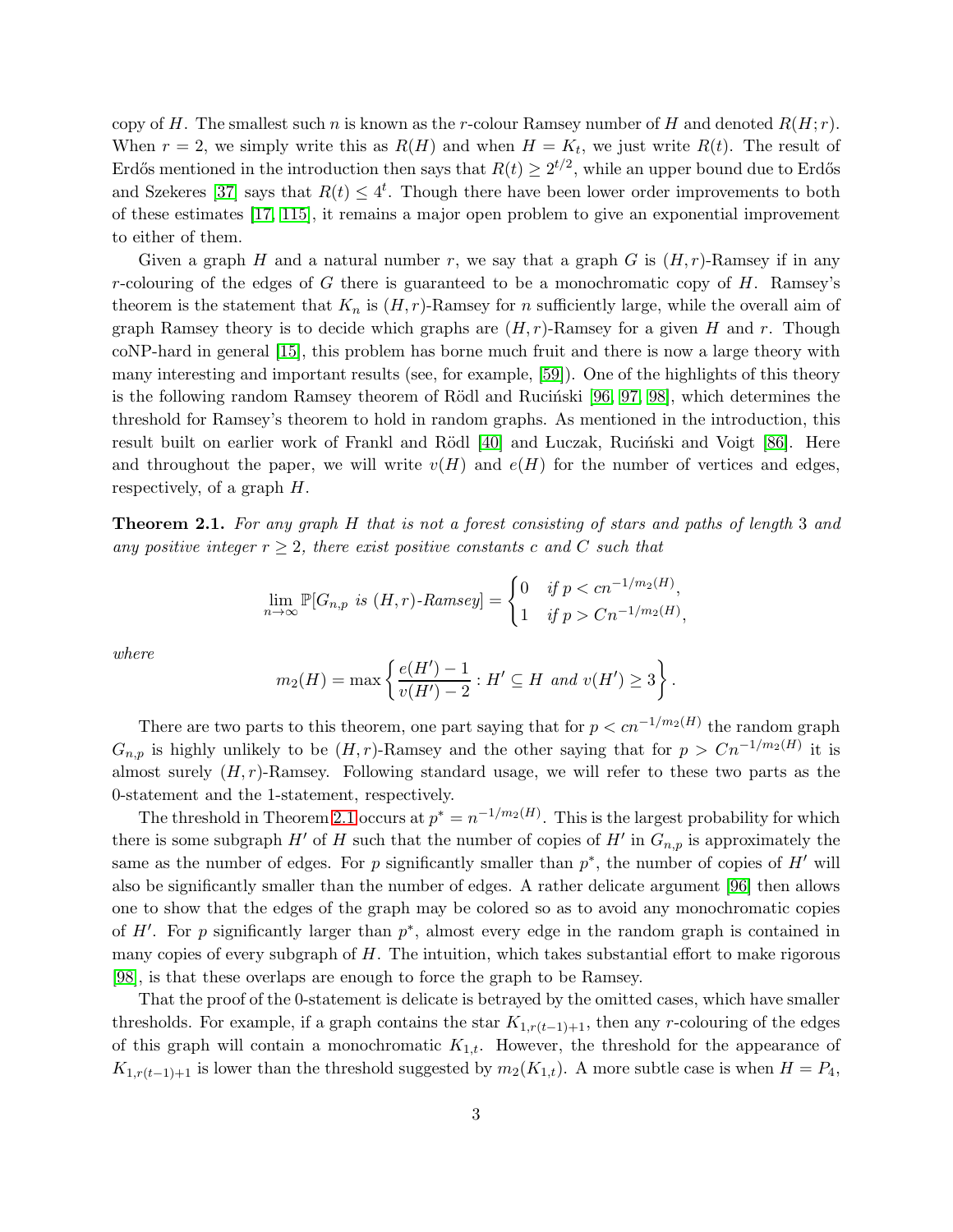the path with 3 edges (and 4 vertices), and  $r = 2$ . In this case, a cycle of length five with a pendant edge at each vertex is  $(P_4, 2)$ -Ramsey. While the threshold for the appearance of these graphs is at  $n^{-1}$ , which is the same as  $n^{-1/m_2(H)}$ , the threshold is coarse. This means that they start to appear with positive probability already when  $p = c/n$  for any positive c. This implies that the 0-statement only holds when  $p = o(1/n)$ .

It is worth saying a little about the proof of the 1-statement in Theorem [2.1.](#page-2-0) We will focus on the case when  $H = K_3$  and  $r = 2$ . The key idea is to write  $G_{n,p}$  as the union of two independent random graphs  $G_{n,p_1}$  and  $G_{n,p_2}$ , chosen so that

$$
p = p_1 + p_2 - p_1p_2
$$
 and  $p_2 = Lp_1$ 

for some large constant L. We first expose the smaller random graph  $G_{n,p_1}$ . With high probability, every colouring of  $G_{n,p_1}$  will contain many monochromatic paths of length 2. If  $p_1$  is a sufficiently large multiple of  $1/\sqrt{n}$ , it is also possible to show that with high probability these monochromatic paths are well distributed. In particular, for any given colouring of  $G_{n,p_1}$ , there are at least  $cn^3$ triangles in the underlying graph  $K_n$  such that there is a path of the same colour, say red, between each pair of vertices in each triangle.

We now expose  $G_{n,p_2}$ . If this graph contains any of the  $cn^3$  triangles described above, we are done, since each edge of this triangle must take the colour blue. Otherwise, together with the red connecting path, we would have a red triangle. By Janson's inequality [\[66\]](#page-21-3), the probability that  $G_{n,p_2}$  does not contain any of the  $cn^3$  triangles associated to this particular colouring is at most  $2^{-c'p_2n^2}$ , where c' depends on c. However, we must remember to account for every possible colouring of  $G_{n,p_1}$ . To do this, we take a union bound. Indeed, since there are at most  $2^{p_1n^2}$  colourings of  $G_{n,p_1}$ , the probability that there exists a colouring such that  $G_{n,p_2}$  does not intersect the associated set of triangles is at most  $2^{p_1n^2}2^{-c'p_2n^2}$ . If we choose L sufficiently large, this probability tends to zero, completing the proof.

This method also allowed Rödl and Rucinski to determine the threshold for van der Waerden's theorem to hold in random subsets of the integers. Van der Waerden's theorem [\[124\]](#page-25-0) states that for any natural numbers k and r there exists n such that any r-colouring of  $[n] := \{1, 2, \ldots, n\}$ contains a monochromatic k-term arithmetic progression, that is, a monochromatic subset of the form  $\{a, a+d, \ldots, a+(k-1)d\}$ . To state the random version of this theorem, we define  $[n]_p$  to be a random subset of  $[n]$  where each element is chosen independently with probability  $p$ . We also say that a subset I of the integers is  $(k, r)$ -vdW if in any r-colouring of the points of I there is a monochromatic k-term arithmetic progression. Rödl and Rucinski's random van der Waerden theorem [\[98,](#page-23-1) [99\]](#page-24-6) is then as follows.

<span id="page-3-0"></span>**Theorem 2.2.** For any positive integers  $k \geq 3$  and  $r \geq 2$ , there exist positive constants c and C *such that*

$$
\lim_{n \to \infty} \mathbb{P}[[n]_p \text{ is } (k, r) \text{-}vdW] = \begin{cases} 0 & \text{if } p < cn^{-1/(k-1)}, \\ 1 & \text{if } p > Cn^{-1/(k-1)}. \end{cases}
$$

The threshold is again a natural one, since it is the point where we expect that most vertices in  $[n]_p$  will be contained in a constant number of k-term arithmetic progressions. We will say more about this in the next section when we discuss density theorems.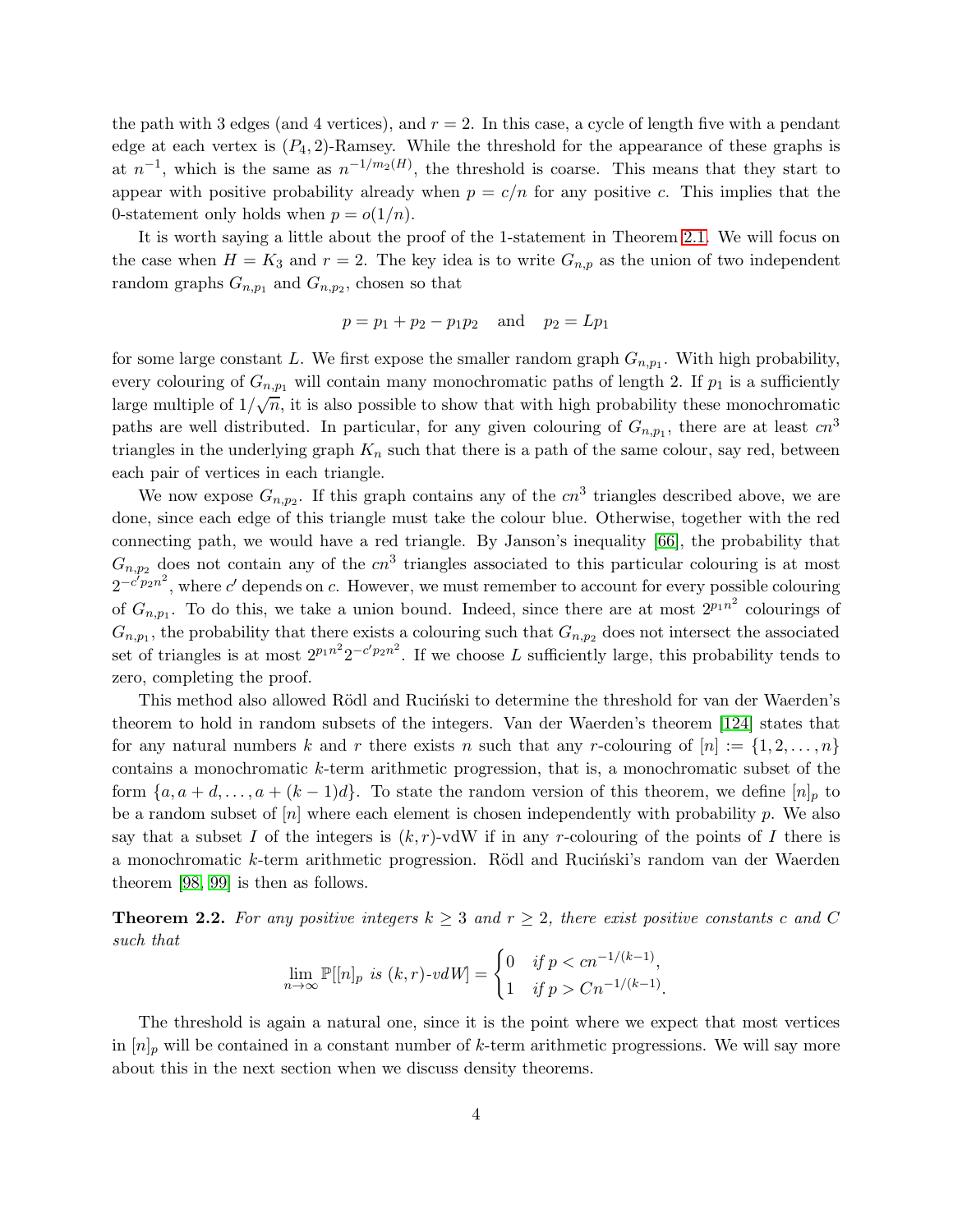One question left open by the work of Rödl and Rucinski was whether Theorem [2.1](#page-2-0) could be extended to hypergraphs. While some partial progress was made [\[100,](#page-24-7) [101\]](#page-24-8), the general problem remained open, not least because of the apparent need to apply a hypergraph analogue of the regularity lemma, something which has only been developed in recent years [\[55,](#page-21-4) [88,](#page-23-5) [104,](#page-24-9) [120\]](#page-25-1). Approaches which circumvent hypergraph regularity were developed independently by Friedgut, Rödl and Schacht [\[45\]](#page-20-2) and by Gowers and the author [\[24\]](#page-19-3), so that the following generalisation of Theorem [2.1](#page-2-0) is now known. We write  $G_{n,p}^{(k)}$  for the random k-uniform hypergraph on n vertices, where each edge is chosen independently with probability p.

<span id="page-4-0"></span>**Theorem 2.3.** For any k-uniform hypergraph H and any positive integer  $r \geq 2$ , there exists  $C > 0$ *such that*

$$
\lim_{n \to \infty} \mathbb{P}[G_{n,p}^{(k)} \text{ is } (H,r)\text{-Ramsey}] = 1 \text{ if } p > Cn^{-1/m_k(H)},
$$

*where*

$$
m_k(H) = \max\left\{\frac{e(H') - 1}{v(H') - k} : H' \subseteq H \text{ and } v(H') \ge k + 1\right\}.
$$

We note that the approach in [\[24\]](#page-19-3) applies when H is strictly k-balanced, that is, when  $m_k(H)$  $m_k(H')$  for every subgraph  $H'$  of  $H$ . However, almost all hypergraphs, including the complete hypergraph  $K_t^{(k)}$  $t_t^{(k)}$ , satisfy this requirement. A similar caveat applies to many of the theorems stated in this survey. We will usually make this explicit.

The 0-statement corresponding to Theorem [2.3](#page-4-0) was considered by Gugelmann, Person, Steger and Thomas (see  $[61, 62]$  $[61, 62]$ ). In particular, their results imply the corresponding 0-statement for complete hypergraphs. However, there are again cases where the true threshold is smaller than  $n^{-1/m_k(H)}$ . Indeed, the picture seems to be more complicated than for graphs since there are examples other than the natural generalisations of paths and stars for which the 1-statement may be improved. We refer the reader to [\[61\]](#page-21-5) for a more complete discussion.

One may also consider the threshold for asymmetric Ramsey properties. We say that a graph G is  $(H_1, H_2, \ldots, H_r)$ -Ramsey if any colouring of the edges of G with colours  $1, 2, \ldots, r$  contains a monochromatic copy of  $H_i$  in colour i for some  $i \in \{1, 2, ..., r\}$ . A conjecture of Kohayakawa and Kreuter [\[71\]](#page-22-1), which generalises Theorem [2.1,](#page-2-0) says that if  $H_1, H_2, \ldots, H_r$  are graphs with  $1 < m_2(H_r) \leq \cdots \leq m_2(H_1)$ , then the  $(H_1, H_2, \ldots, H_r)$ -Ramsey property has a threshold at  $n^{-1/m_2(H_1,H_2)}$ , where

$$
m_2(H_1, H_2) = \max \left\{ \frac{e(H_1')}{v(H_1') - 2 + 1/m_2(H_2)} : H_1' \subseteq H_1 \text{ and } v(H_1') \ge 3 \right\}.
$$

Since the 0-statement fails to hold for certain forests, this statement should be qualified further, but it seems likely to hold for most collections of graphs.

Kohayakawa and Kreuter established the conjecture when  $H_1, H_2, \ldots, H_r$  are cycles. As noted in [\[87\]](#page-23-6), the same method shows that the KLR conjecture (which we discuss in Section [4\)](#page-10-0) would imply the 1-statement of the conjecture when  $H_1$  is strictly 2-balanced, that is, when  $m_2(H_1) > m_2(H'_1)$ for all proper subgraphs  $H'_1$ . Since the KLR conjecture is now an established fact, the following theorem is known to hold (as was noted explicitly by Balogh, Morris and Samotij [\[6\]](#page-18-1)).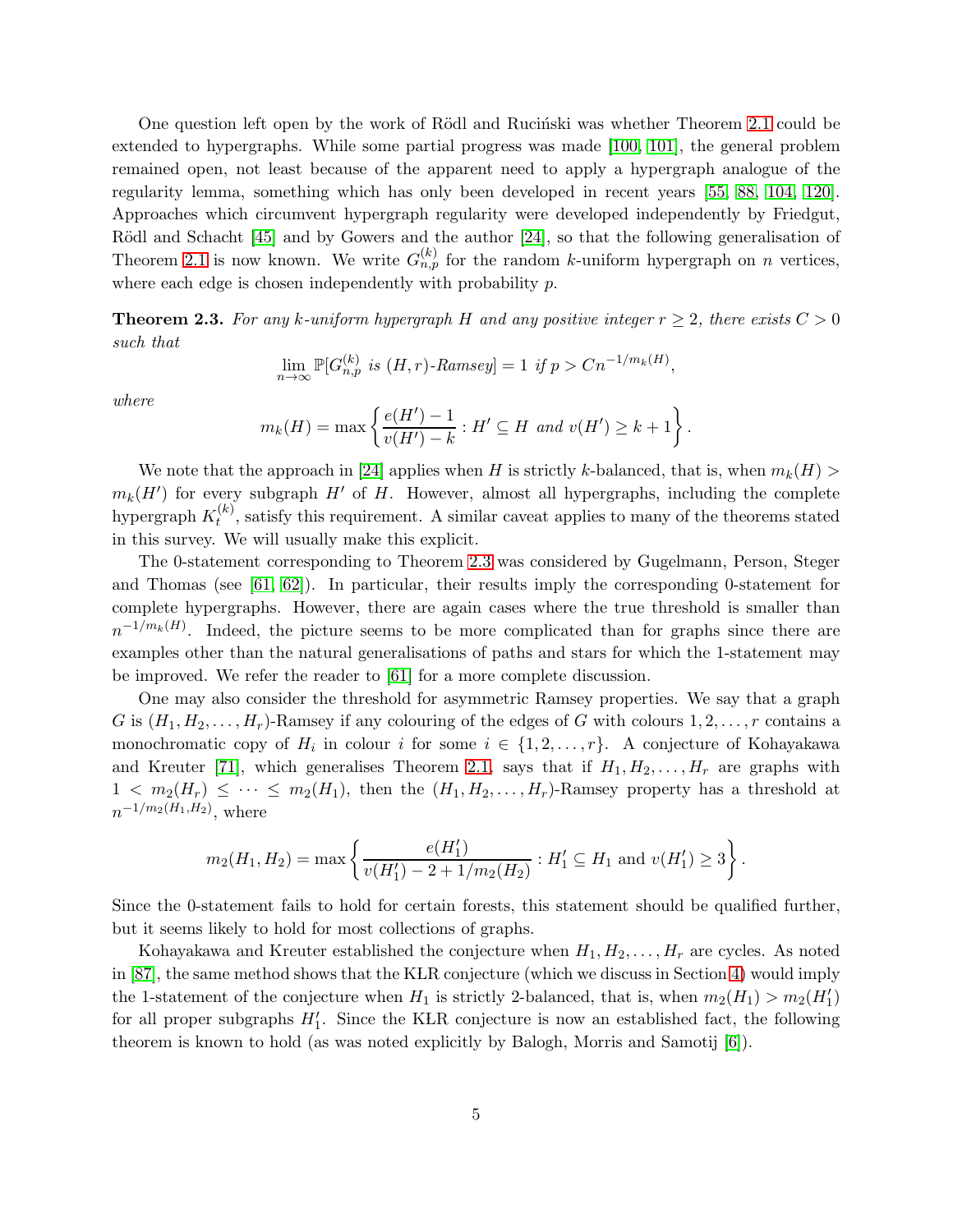<span id="page-5-0"></span>**Theorem 2.4.** For any graphs  $H_1, H_2, \ldots, H_r$  with  $1 < m_2(H_r) \leq \cdots \leq m_2(H_1)$  and such that  $H_1$ *is strictly* 2*-balanced, there exists*  $C > 0$  *such that* 

$$
\lim_{n \to \infty} \mathbb{P}[G_{n,p} \text{ is } (H_1, H_2, \dots, H_r) \text{-Ramsey}] = 1 \text{ if } p > Cn^{-1/m_2(H_1, H_2)}.
$$

A slightly weaker statement was established by Kohayakawa, Schacht and Spöhel [\[79\]](#page-22-2) without appealing to the KLR conjecture. Their proof is much closer in spirit to Rödl and Rucinski's proof of Theorem [2.1.](#page-2-0) A corresponding 0-statement when  $H_1, H_2, \ldots, H_r$  are cliques was established by Marciniszyn, Skokan, Spöhel and Steger [\[87\]](#page-23-6). However, the 0-statement remains open in general.

The methods developed in  $[24]$  and  $[45]$  also allow one to extend Rödl and Rucinski's results on random analogues of van der Waerden's theorem to a more general setting. A classical theorem of Rado [\[92\]](#page-23-7) generalises van der Waerden's theorem by establishing necessary and sufficient conditions for a system of homogeneous linear equations

$$
\sum_{j=1}^{k} a_{ij} x_j = 0 \text{ for } 1 \le i \le \ell
$$

to be partition regular, that is, to be such that any finite colouring of the natural numbers contains a monochromatic solution  $(x_1, x_2, \ldots, x_k)$  to this system of equations. To give an example, the solutions to the system of equations  $x_i + x_{i+2} = 2x_{i+1}$  for  $i = 1, 2, \ldots, k-2$  are k-term arithmetic progressions and so van der Waerden's theorem implies that this system of equations is partition regular. An extension of Theorem [2.2](#page-3-0) was proved by Rödl and Rucinski in [\[99\]](#page-24-6), but their 1statement only applied to density regular systems of equations (though see also [\[57\]](#page-21-7)). These are systems of equations, like the system defining  $k$ -term arithmetic progressions, whose solutions sets are closed under translation and dilation.

An extension of this theorem which applies to all partition regular systems of equations was proved by Friedgut, R¨odl and Schacht [\[45\]](#page-20-2). More precisely, they proved a 1-statement, while the 0-statement had been established earlier by Rödl and Rucinski [\[99\]](#page-24-6). Since the details are somewhat technical, we refer the interested reader to [\[45\]](#page-20-2) for further particulars.

We have already mentioned that the result of Frankl and Rödl [\[40\]](#page-20-0) may be used to prove that there are  $K_4$ -free graphs which are  $(K_3, 2)$ -Ramsey. This was originally proved by Folkman [\[38\]](#page-20-1) using a constructive argument. More generally, he proved that for any positive integer t there is a  $K_{t+1}$ -free graph which is  $(K_t, 2)$ -Ramsey. This beautiful result was subsequently extended to r-colourings by Nešetřil and Rödl  $[90, 91]$  $[90, 91]$ .

Once we know that these graphs exist, it is natural to try and estimate their size. We define the Folkman number  $F(t)$  to be the smallest natural number n such that there exists a  $K_{t+1}$ -free graph G on n vertices with the property that every 2-colouring of the edges of G contains a monochromatic  $K_t$ . The upper bounds on  $F(t)$  which come from the constructive proofs tend to have a dependency on t which, with a conservative estimate, is at least tower-type, that is, a tower of twos of height at least  $t$ . On the other hand, the lower bound is essentially the same as for Ramsey's theorem, that is,  $F(t) \geq 2^{c't}$ .

Very recently, it was noted that some of the methods for proving Ramsey-type theorems in random sets yield significantly stronger bounds for Folkman numbers [\[25,](#page-19-5) [102\]](#page-24-10). In particular, the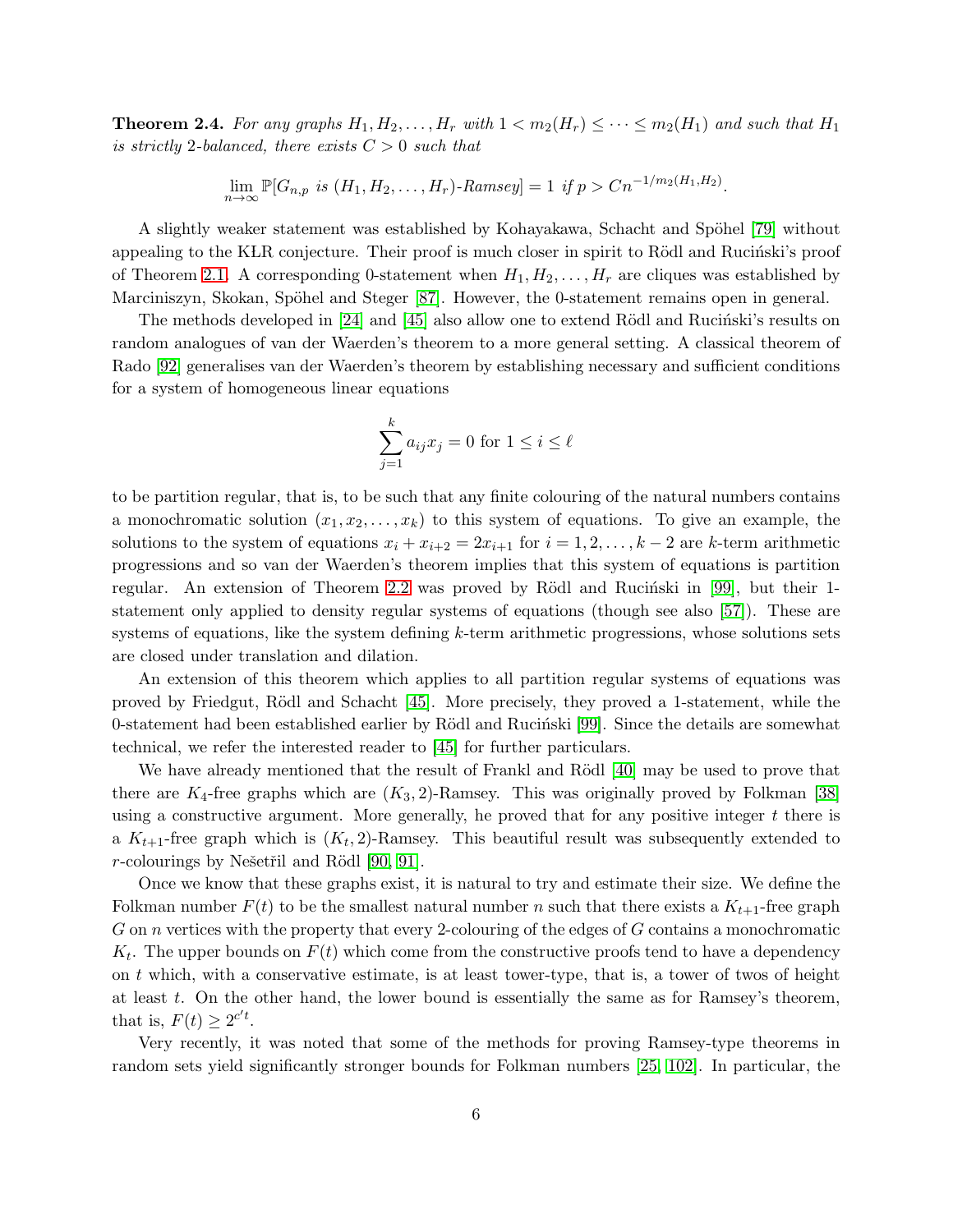following result was proved by Rödl, Rucinski and Schacht [\[102\]](#page-24-10). Their proof relies heavily on the hypergraph container results developed by Balogh, Morris and Samotij [\[6\]](#page-18-1) and Saxton and Thomason [\[111\]](#page-24-1) and an observation of Nenadov and Steger [\[89\]](#page-23-10) that allows one to apply this machinery in the Ramsey setting.

Theorem 2.5. *There exists a constant* c *such that*

$$
F(t) \le 2^{ct^4 \log t}.
$$

This bound is tantalisingly close to the lower bound and it would be of great interest to improve it further. Since we have now brought our discussions of Ramsey-type theorems in random sets full circle, this provides a convenient departure point to move on to discussing density theorems in random sets, a topic about which much less was known before recent developments.

## 3 Density theorems in random sets

Turán's theorem [\[123\]](#page-25-2) states that the largest  $K_t$ -free subgraph of  $K_n$  has at most  $\left(1-\frac{1}{t-1}\right)\frac{n^2}{2}$ 2 edges. Moreover, the unique  $K_t$ -free subgraph achieving this maximum is the  $(t-1)$ -partite graph with vertex sets  $V_1, V_2, \ldots, V_{t-1}$ , where each set is of order  $\lfloor \frac{n}{t-1} \rfloor$  or  $\lceil \frac{n}{t-1} \rceil$ . In particular, for  $t = 3$ , the triangle-free subgraph of  $K_n$  with the most edges is a bipartite graph with parts of order  $\lfloor \frac{n}{2}$  $\frac{n}{2}$  or  $\lceil \frac{n}{2} \rceil$  $\frac{n}{2}$ . A substantial generalisation of this theorem, known as the Erdős–Stone–Simonovits theorem [\[34,](#page-19-6) [36\]](#page-20-4), states that for any graph H the largest H-free subgraph of  $K_n$  has at most  $\left(1-\frac{1}{\chi(H)-1}+o(1)\right)\binom{n}{2}$  $n_2$ ) edges, where  $\chi(H)$  is the chromatic number of H.

We say that a graph G is  $(H, \epsilon)$ -Turán if every subgraph of G with at least  $\left(1 - \frac{1}{\chi(H) - 1} + \epsilon\right)e(G)$ edges contains a copy of  $H$ . The original work of Frankl and Rödl [\[40\]](#page-20-0) on Ramsey properties in random graphs was actually motivated by a problem of Erdős and Nešetřil concerning an analogue of Folkman's theorem for the  $(H, \epsilon)$ -Turán property. Specifically, they asked whether there exist K<sub>4</sub>-free graphs which are  $(K_3, \epsilon)$ -Turán and Frankl and Rödl showed that there are. Though not stated explicitly in their paper, Frankl and Rödl's method implies that for any  $\epsilon > 0$  there exists  $C > 0$  such that if  $p > C/\sqrt{n}$  then

$$
\lim_{n \to \infty} \mathbb{P}[G_{n,p} \text{ is } (K_3, \epsilon)\text{-Turán}] = 1.
$$

Unlike Ramsey properties, the corresponding 0-statement is easy to prove. Indeed, for  $p$  a sufficiently small multiple of  $1/\sqrt{n}$ , the number of triangles in  $G_{n,p}$  will be significantly smaller than the number of edges. We may therefore remove all copies of  $K_3$  by deleting one edge from each copy, leaving a subgraph which is triangle-free but contains at least  $(1 - \delta)e(G_{n,p})$  edges.

A similar argument provides a lower bound for all  $H$ . That is, if the number of copies of  $H$  is significantly smaller than the number of edges, we can remove all copies of  $H$  by deleting one edge from each copy. Therefore, if  $p^{e(H)}n^{v(H)} \ll pn^2$ , that is,  $p \ll n^{-(v(H)-2)/(e(H)-1)}$ , the  $(H, \epsilon)$ -Turán property cannot hold. Since the same argument applies for any subgraph  $H'$  of  $H$ , it is easy to see that for  $p \ll n^{-1/m_2(H)}$  the random graph  $G_{n,p}$  cannot be  $(H, \epsilon)$ -Turán. Here  $m_2(H)$  is defined as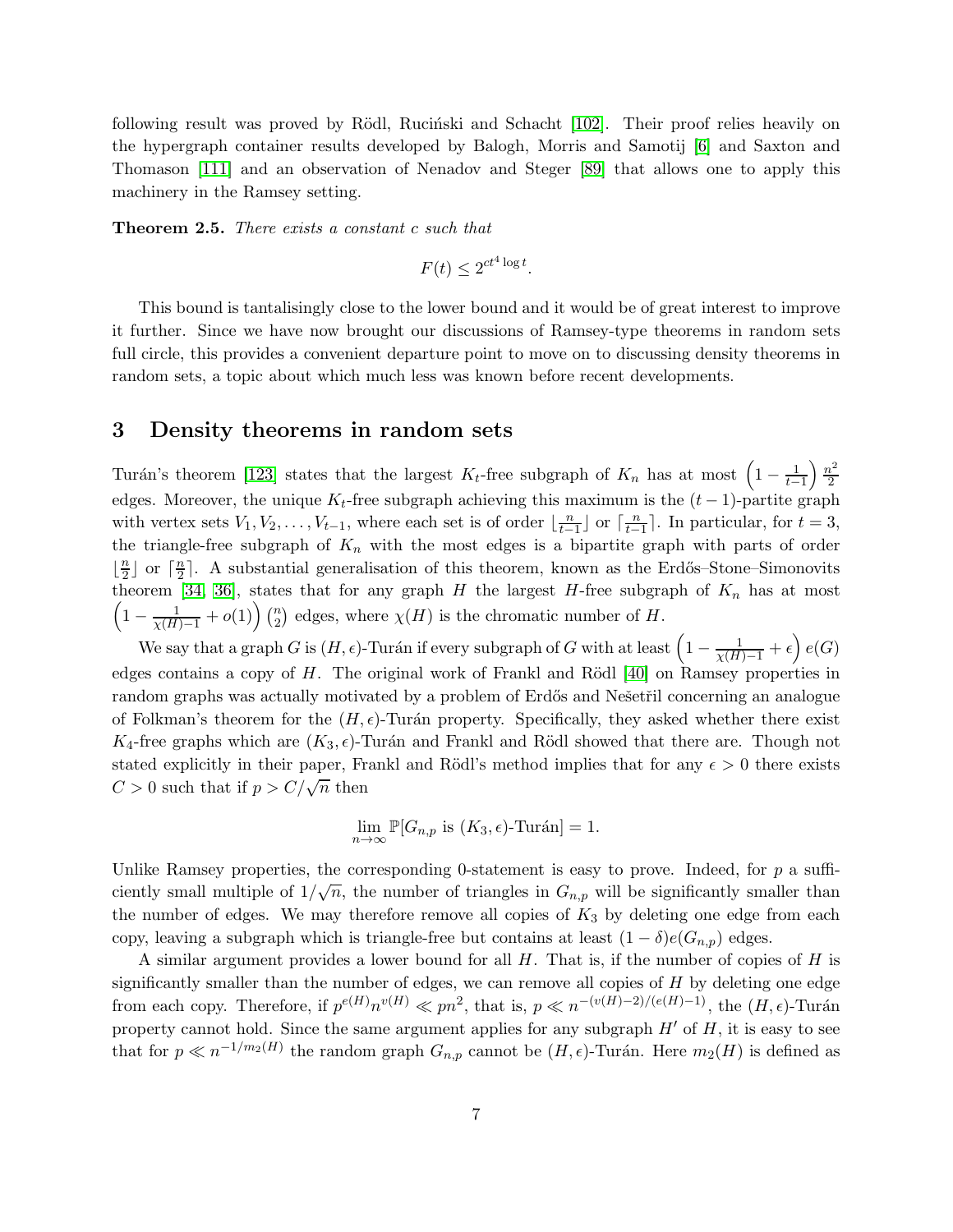in Theorem [2.1,](#page-2-0) that is,

$$
m_2(H) = \max \left\{ \frac{e(H') - 1}{v(H') - 2} : H' \subseteq H \text{ and } v(H') \ge 3 \right\},\
$$

The natural conjecture that the  $(H, \epsilon)$ -Turán property holds in random graphs with  $p \gg n^{-1/m_2(H)}$ was first stated by Haxell, Kohayakawa and Luczak [\[63,](#page-21-8) [64\]](#page-21-9) and reiterated by Kohayakawa, Luczak and Rödl  $[73]$ .

Until recently, this conjecture was only known to hold for a small collection of graphs, including  $K_3, K_4$  and  $K_5$  [\[40,](#page-20-0) [73,](#page-22-3) [53\]](#page-21-10) and all cycles [\[46,](#page-20-5) [63,](#page-21-8) [64\]](#page-21-9) (see also [\[76,](#page-22-4) [117\]](#page-25-3)). A verification of the conjecture for all graphs was completed by Schacht [\[112\]](#page-24-0) and by Gowers and the author [\[24\]](#page-19-3), although we must qualify this statement by saying that the results of  $[24]$  apply when H is strictly 2-balanced, that is, when  $m_2(H') < m_2(H)$  for all  $H' \subset H$ . However, the class of strictly 2-balanced graphs includes many of the graphs one normally considers, such as cliques and cycles.

<span id="page-7-0"></span>**Theorem 3.1.** For any graph H and any  $\epsilon > 0$ , there exist positive constants c and C such that

$$
\lim_{n \to \infty} \mathbb{P}[G_{n,p} \text{ is } (H,\epsilon)\text{-}Tur\acute{a}n] = \begin{cases} 0 & \text{if } p < cn^{-1/m_2(H)}, \\ 1 & \text{if } p > Cn^{-1/m_2(H)} \end{cases}
$$

.

As mentioned in the introduction, Schacht's proof of Theorem [3.1](#page-7-0) builds on Rödl and Rucinski's proof of Theorem [2.1.](#page-2-0) In the last section, we gave a brief description of their method, showing how it was best to think of the random graph  $G_{n,p}$  as the union of two independent random graphs  $G_{n,p_1}$  and  $G_{n,p_2}$ . In Schacht's method, this multi-round exposure is taken further, the rough idea being to expose  $G_{n,p}$  over several successive rounds and to apply a density increment argument.

The method employed in [\[24\]](#page-19-3) relies upon proving a transference principle, an idea which originates in the work of Green and Tao [\[60\]](#page-21-1) (see also [\[56,](#page-21-11) [94\]](#page-23-11)). In the case of triangles, this transference principle says that for  $p \ge C/\sqrt{n}$  any subgraph G of  $G_{n,p}$  may be modelled by a subgraph K of the complete graph  $K_n$  in such a way that the proportion of edges and triangles in K is close to the proportion of edges and triangles in G. That is, if the sparse graph G contains  $c_1pn^2$  edges and  $c_2 p^3 n^3$  triangles, then the dense model K will contain approximately  $c_1 n^2$  edges and  $c_2 n^3$  triangles.

Suppose now that we wish to prove Turán's theorem for triangles relative to a random graph. Given a subgraph G of  $G_{n,p}$  with  $\left(\frac{1}{2} + \epsilon\right) p\binom{n}{2}$  $\binom{n}{2}$  edges, we know, once our approximation is sufficiently good, that its dense model K has at least  $(\frac{1}{2} + \frac{\epsilon}{2})$  ( $\frac{n}{2}$ ) edges. A robust version of Turán's theorem [\[35\]](#page-19-7) then implies that K contains at least  $cn^3$  triangles for some  $c > 0$  depending on  $\epsilon$ . Provided again that our approximation is sufficiently good, this implies that G contains at least  $\frac{c}{2}p^3n^3$ triangles, which is even more than we required.

Though the analogue of Turán's theorem for hypergraphs is rather poorly understood (see, for example, [\[68\]](#page-22-5)), a similar strategy shows that it is still possible to transfer it to the random setting. To state the result, we need some definitions. Given a k-uniform hypergraph H, we let  $ex(n, H)$ be the largest number of edges in an H-free subgraph of  $K_n^{(k)}$  and

$$
\pi_k(H) = \lim_{n \to \infty} \frac{\operatorname{ex}(n, H)}{\binom{n}{k}}.
$$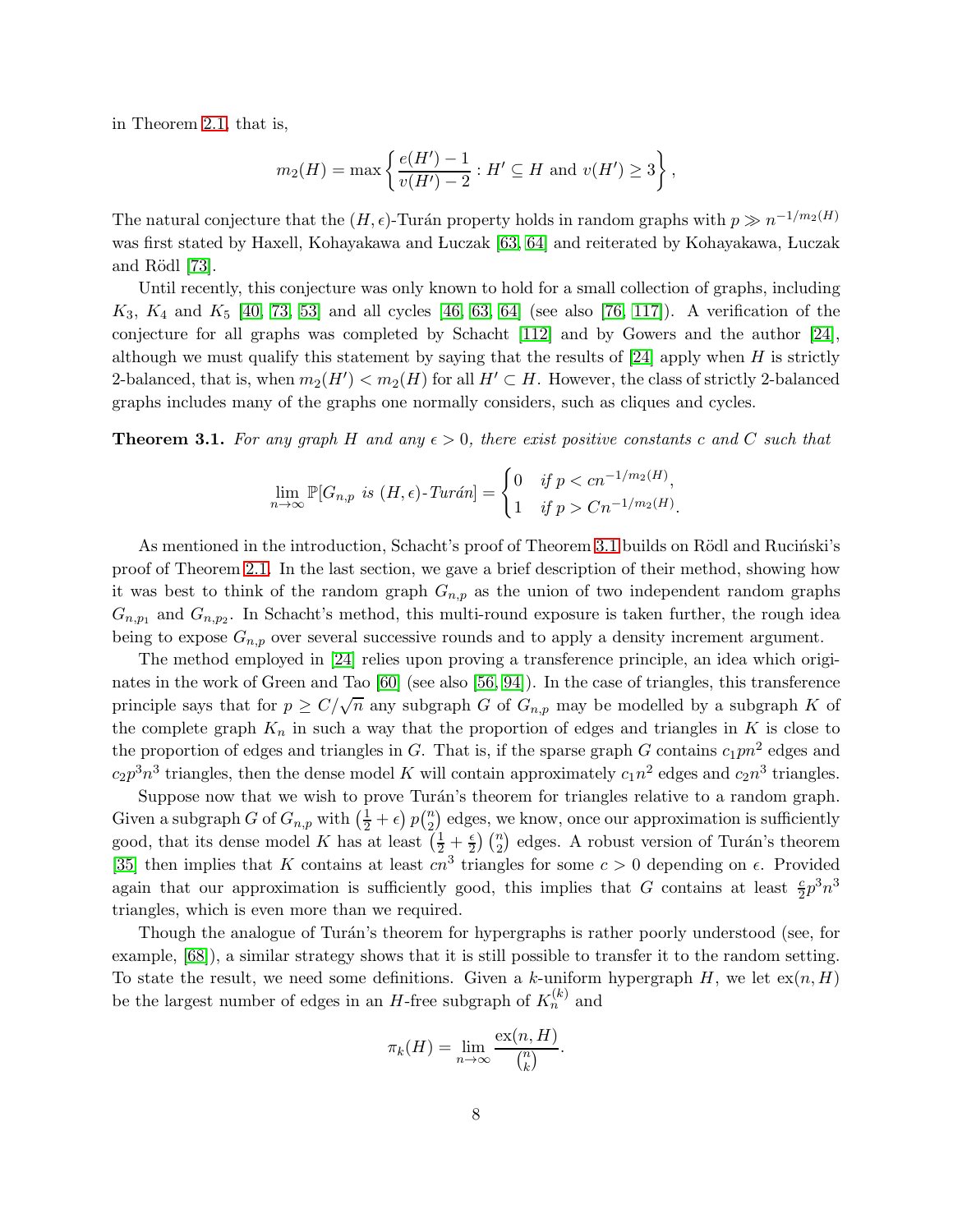We then say that a k-uniform hypergraph G is  $(H, \epsilon)$ -Turán if every subgraph of G with at least  $(\pi_k(H) + \epsilon) e(G)$  edges contains a copy of H. Let  $m_k(H)$  be defined as in the previous subsection, that is,

$$
m_k(H) = \max\left\{\frac{e(H') - 1}{v(H') - k} : H' \subseteq H \text{ and } v(H') \ge k + 1\right\}.
$$

Then the analogue of Theorem [3.1,](#page-7-0) proved in [\[24,](#page-19-3) [112\]](#page-24-0), states that the property of being  $(H, \epsilon)$ -Turán for a k-uniform hypergraph H has a threshold at  $n^{-1/m_k(H)}$ .

**Theorem 3.2.** For any k-uniform hypergraph H and any  $\epsilon > 0$ , there exist positive constants c *and* C *such that*

$$
\lim_{n \to \infty} \mathbb{P}[G_{n,p}^{(k)} \text{ is } (H,\epsilon)\text{-}Tur\acute{a}n] = \begin{cases} 0 & \text{if } p < cn^{-1/m_k(H)}, \\ 1 & \text{if } p > Cn^{-1/m_k(H)}. \end{cases}
$$

One structural counterpart to Turán's theorem is the Erdős-Simonovits stability theorem [\[114\]](#page-24-11). This says that for any graph H with  $\chi(H) \geq 3$  and any  $\epsilon > 0$ , there exists  $\delta > 0$  such that any *H*-free subgraph of  $K_n$  with at least  $\left(1 - \frac{1}{\chi(H)-1} - \delta\right) \binom{n}{2}$  $\binom{n}{2}$  edges may be made  $(\chi(H) - 1)$ -partite by removing at most  $\epsilon n^2$  edges. The following sparse analogue of this result was originally proved in [\[24\]](#page-19-3) for strictly 2-balanced graphs. Later, Samotij [\[107\]](#page-24-12) found a way to amend Schacht's method so that it applied to stability statements, extending this result to all graphs.

<span id="page-8-0"></span>**Theorem 3.3.** For any graph H with  $\chi(H) \geq 3$  and any  $\epsilon > 0$ , there exist positive constants  $\delta$ and C such that if  $p \geq C n^{-1/m_2(H)}$  the random graph  $G_{n,p}$  *a.a.s.* has the following property. Every H-free subgraph of  $G_{n,p}$  with at least  $\left(1-\frac{1}{\chi(H)-1}-\delta\right)p\binom{n}{2}$  $\binom{n}{2}$  edges can be made  $(\chi(H) - 1)$ -partite by removing at most  $\varepsilon pn^2$  edges.

For cliques, Turán's theorem has a much more precise corresponding structural statement, saying that the largest  $K_t$ -free subgraph is  $(t-1)$ -partite. One may therefore ask when this property holds a.a.s. in the random graph  $G_{n,p}$ . This question was first studied by Babai, Simonovits and Spencer [\[4\]](#page-18-3) who showed that for  $p > \frac{1}{2}$  the size of the maximum triangle-free subgraph is a.a.s. the same as the size of the largest bipartite subgraph. This result was extended to the range  $p > n^{-c}$ by Brightwell, Panagiotou and Steger [\[14\]](#page-18-4). Recently, DeMarco and Kahn [\[27\]](#page-19-8) proved the following much more precise result.

**Theorem 3.4.** There is a positive constant C such that if  $p > C \sqrt{\log n/n}$  then a.a.s. every *maximum triangle-free subgraph of*  $G_{n,p}$  *is bipartite.* 

The threshold here is different from the  $1/\sqrt{n}$  we have come to expect. However, the result is sharp up to the constant C. Indeed, for  $p = 0.1\sqrt{\log n/n}$ , the random graph  $G_{n,p}$  will typically contain a 5-cycle none of whose edges are contained in a triangle. In a forthcoming paper, DeMarco and Kahn [\[28\]](#page-19-9) prove the following extension of this result to all cliques. Once again, the extra log factors are essential.

**Theorem 3.5.** For any natural number t, there exists  $C > 0$  such that if

$$
p > Cn^{-\frac{2}{t+1}} \log^{\frac{2}{(t+1)(t-2)}} n
$$

*then a.a.s. every maximum*  $K_t$ -free subgraph of  $G_{n,p}$  is  $(t-1)$ -partite.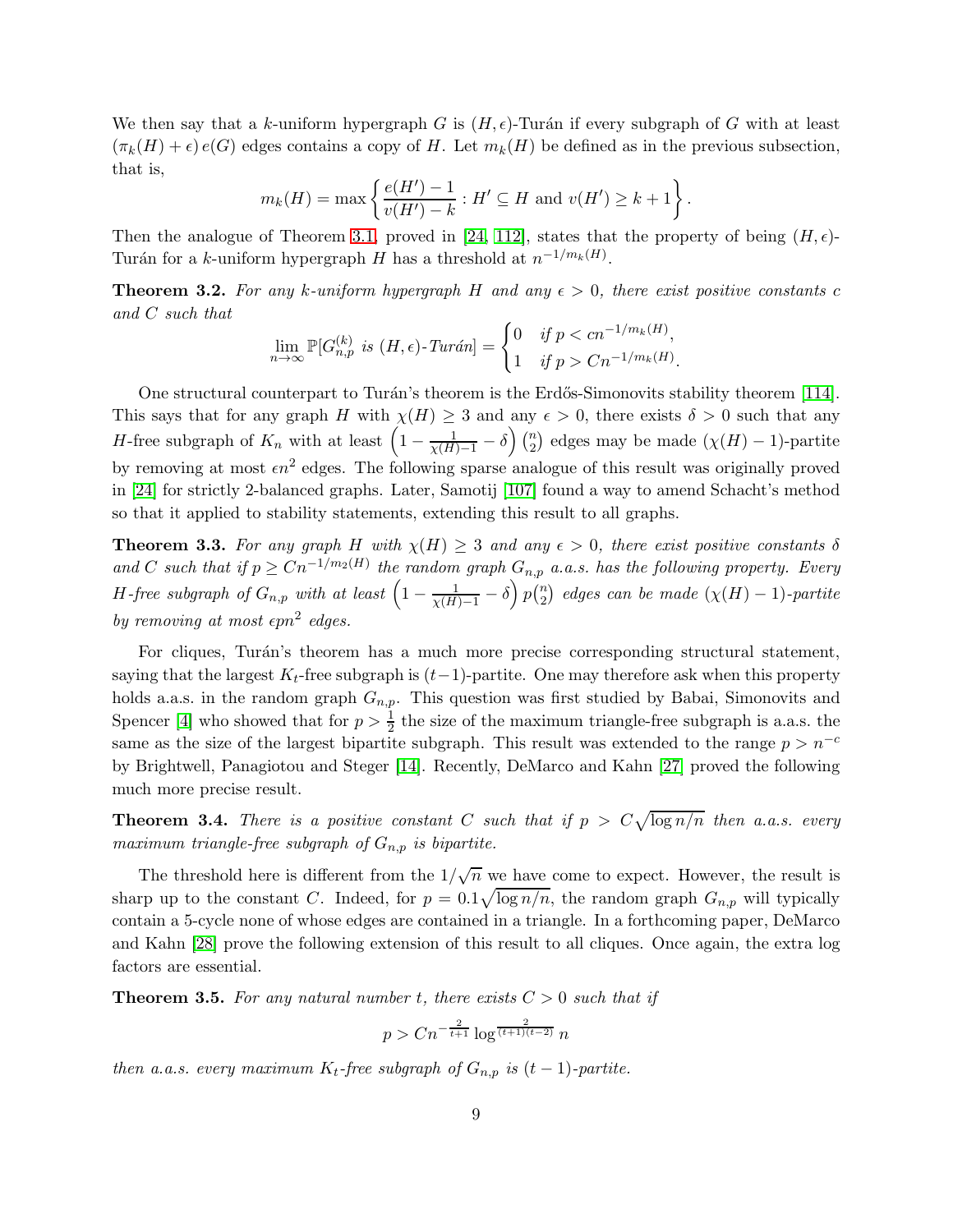We note that a related question, where one wishes to determine the range of  $m$  for which most  $K_t$ -free graphs with n vertices and m edges are  $(t-1)$ -partite, was solved recently by Balogh, Morris, Samotij and Warnke [\[7\]](#page-18-5).

The methods of [\[24\]](#page-19-3) and [\[112\]](#page-24-0) also allow one to prove sparse analogues of density statements from other settings. For example, Szemerédi's theorem [\[118\]](#page-25-4) states that for any natural number  $k$ and any  $\delta > 0$  there exists  $n_0$  such that if  $n \geq n_0$  any subset of [n] of density at least  $\delta$  contains a kterm arithmetic progression. This is the density version of van der Waerden's theorem and trivially implies that theorem by taking  $\delta = \frac{1}{r}$  $\frac{1}{r}$  and considering the largest colour class. This theorem and the tools arising in its many proofs [\[48,](#page-20-6) [54,](#page-21-12) [95\]](#page-23-12) have been enormously influential in the development of modern combinatorics.

We say that a subset I of the integers is  $(k, \delta)$ -Szemerédi if any subset of I with at least  $\delta|I|$ elements contains an arithmetic progression of length  $k$ . Szemerédi's theorem says that for n sufficiently large the set  $[n]$  is  $(k, \delta)$ -Szemerédi, while a striking corollary of Green and Tao's work on arithmetic progressions in the primes  $[60]$  says that for n sufficiently large the set of primes up to *n* is  $(k, \delta)$ -Szemerédi.

For random subsets of the integers, the  $(k, \delta)$ -Szemerédi property was first studied by Ko-hayakawa, Luczak and Rödl [\[72\]](#page-22-6), who proved that the property of being  $(3, \delta)$ -Szemerédi has a threshold at  $1/\sqrt{n}$ . In general, the natural conjecture is that the  $(k, \delta)$ -Szemerédi property has a threshold at  $n^{-1/(k-1)}$ . The lower bound is again straightforward, since for  $p \ll n^{-1/(k-1)}$  the number of k-term arithmetic progressions is significantly smaller than the number of elements in the random set  $[n]_p$ , allowing us to remove one element from each arithmetic progression without significantly affecting the density. The corresponding 1-statement was provided in [\[24\]](#page-19-3) and [\[112\]](#page-24-0).

<span id="page-9-0"></span>**Theorem 3.6.** For any integer  $k \geq 3$  and  $\delta > 0$ , there exist positive constants c and C such that

$$
\lim_{n \to \infty} \mathbb{P}[[n]_p \text{ is } (k, \delta)\text{-}Szemer\acute{e}di] = \begin{cases} 0 & \text{if } p < cn^{-1/(k-1)}, \\ 1 & \text{if } p > Cn^{-1/(k-1)}. \end{cases}
$$

A particularly satisfying approach to density theorems in random sets is provided by the recent hypergraph containers method of Balogh, Morris and Samotij [\[6\]](#page-18-1) and Saxton and Thomason [\[111\]](#page-24-1), the only probabilistic input being Chernoff's inequality and the union bound. In the context of Szemerédi's theorem, one of the main corollaries of this method is the following theorem.

**Theorem 3.7.** For any integer  $k \geq 3$  and any  $\epsilon > 0$ , there exists  $C > 0$  such that if  $m \geq 1$  $Cn^{1-1/(k-1)}$ , then there are at most  $\binom{\epsilon n}{m}$  $\binom{en}{m}$  subsets of  $\{1, 2, \ldots, n\}$  of order m which contain no k*term arithmetic progression.*

Given this statement, which is completely deterministic, it is straightforward to derive the 1 statement in Theorem [3.6,](#page-9-0) so much so that we may now give the entire calculation. For brevity, we write  $(k, \delta)$ -Sz rather than  $(k, \delta)$ -Szemerédi and  $\mathcal{I}_k(n, \delta pn/2)$  for the collection of subsets of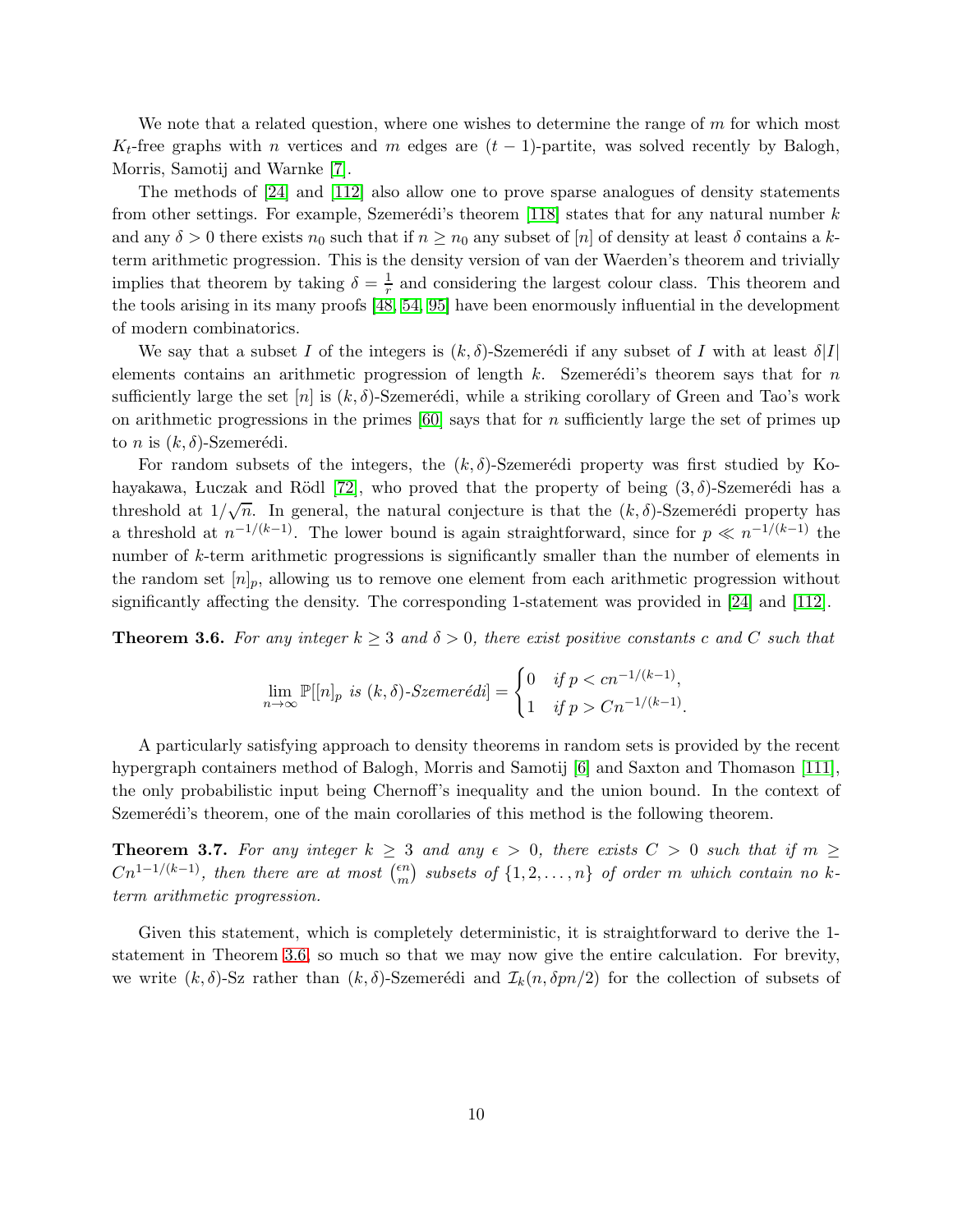$\{1, 2, \ldots, n\}$  of order  $\delta pn/2$  which contain no k-term arithmetic progression. We have

$$
\mathbb{P}[[n]_p \text{ is not } (k,\delta)\text{-Sz}] \le \mathbb{P}[[n]_p| < pn/2] + \mathbb{P}[[n]_p| \ge pn/2 \text{ and } [n]_p \text{ is not } (k,\delta)\text{-Sz}]
$$
\n
$$
\le \exp(-\Omega(pn)) + \mathbb{P}[[n]_p \supseteq I \text{ for some } I \in \mathcal{I}_k(n,\delta pn/2)]
$$
\n
$$
\le \exp(-\Omega(pn)) + \left(\frac{\epsilon n}{\delta pn/2}\right) p^{\delta pn/2}
$$
\n
$$
\le \exp(-\Omega(pn)) + \left(\frac{2\epsilon \epsilon pn}{\delta pn}\right)^{\delta pn/2}
$$
\n
$$
= \exp(-\Omega(pn)),
$$

provided  $\epsilon < \delta/2e$ .

Deriving Theorem [3.1](#page-7-0) from the results of [\[6\]](#page-18-1) and [\[111\]](#page-24-1) involves a little more work. To describe the idea, we focus on the case where  $H = K_3$ . We begin by considering the 3-uniform hypergraph G whose vertex set is the collection of edges in  $K_n$  and whose edge set is the collection of triangles in  $K_n$ . Turán's theorem for triangles may then be restated as saying that this 3-uniform hypergraph has no independent set of order greater than  $(\frac{1}{2} + o(1)) |V(\mathcal{G})|$ . We would now like to show that if  $p \ge C/\sqrt{n}$  then the random set  $V(\mathcal{G})_p$  formed by choosing each element of  $V(\mathcal{G})$  independently with probability p contains no independent set of order greater than  $(\frac{1}{2} + \epsilon) p|V(\mathcal{G})|$ .

One approach would be to use the union bound and Chernoff's inequality to show that with high probability the intersection of the random set with each independent set is as required. An argument of this variety worked in the proof of Theorem [3.6](#page-9-0) above, but usually there are far too many independent sets for this approach to be feasible. The main results in both [\[6\]](#page-18-1) and [\[111\]](#page-24-1) circumvent this difficulty by showing that there is a substantially smaller collection of almost independent sets which contain all independent sets. Since these sets are almost independent, we know, by the robust version of Turán's theorem, that they must also have size at most  $(\frac{1}{2} + \frac{\epsilon}{2}) |V(\mathcal{G})|$ , say. Applying the union bound over this smaller set then allows us to derive the result.

## <span id="page-10-0"></span>4 Regularity in random graphs

Szemerédi's regularity lemma [\[119\]](#page-25-5) is one of the cornerstones of modern graph theory (see [\[81,](#page-22-7) [103\]](#page-24-13)). Roughly speaking, it says that the vertex set of every graph G may be divided into a bounded number of parts in such a way that most of the induced bipartite graphs between different parts are pseudorandom. To be more precise, we need some definitions.

We say that a bipartite graph between sets U and V is  $\epsilon$ -regular if, for every  $U' \subseteq U$  and  $V' \subseteq V$ with  $|U'| \ge \epsilon |U|$  and  $|V'| \ge \epsilon |V|$ , the density  $d(U', V')$  of edges between U' and V' satisfies

$$
|d(U',V') - d(U,V)| \le \epsilon.
$$

A partition of the vertex set of a graph into t pieces  $V_1, \ldots, V_t$  is an equipartition if, for every  $1 \leq i, j \leq t$ , we have  $||V_i| - |V_j|| \leq 1$ . Finally, a partition is  $\epsilon$ -regular if it is an equipartition and, for all but at most  $\epsilon t^2$  pairs  $(V_i, V_j)$ , the induced graph between  $V_i$  and  $V_j$  is  $\epsilon$ -regular. Szemerédi's regularity lemma can now be stated as follows.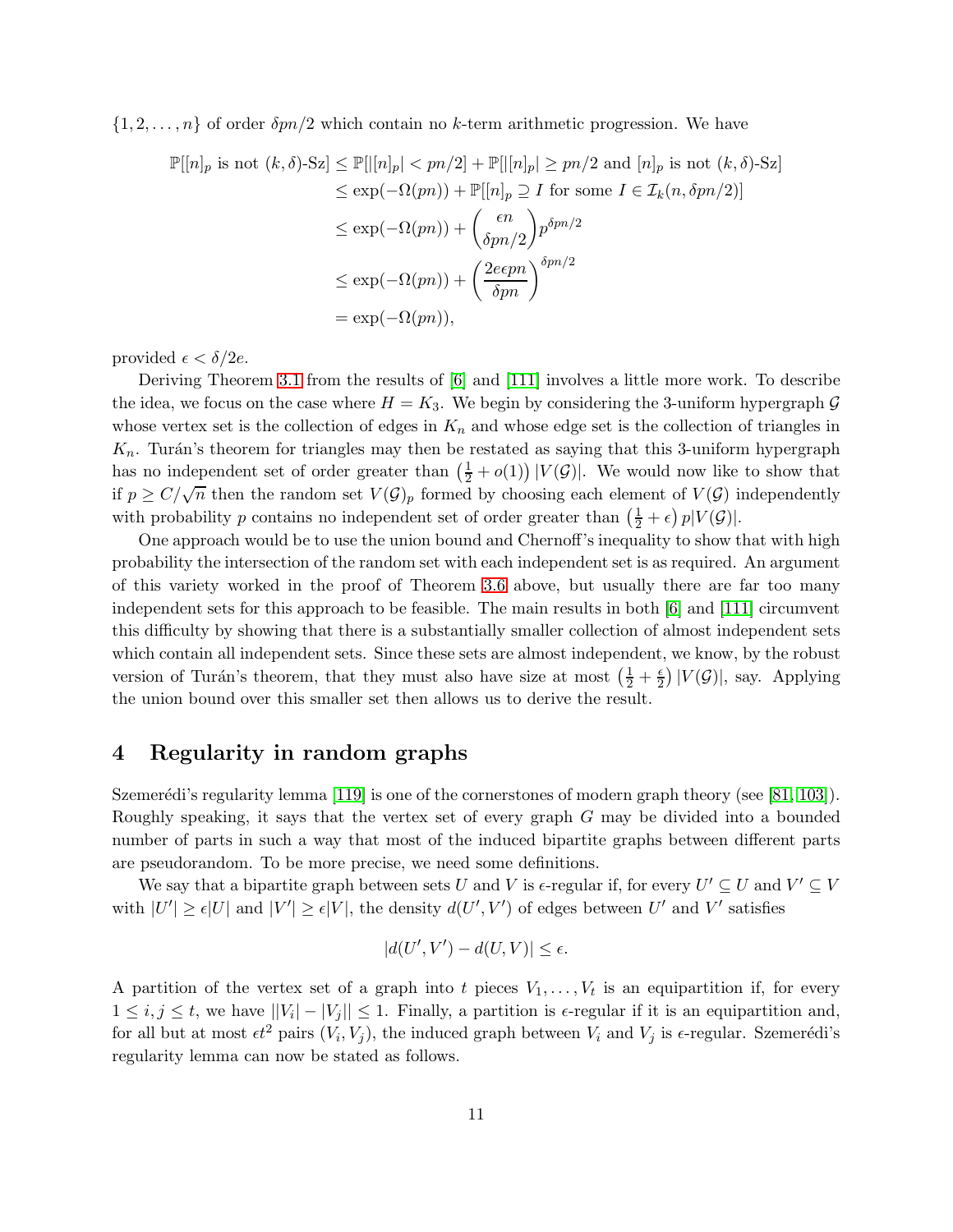**Theorem 4.1.** For any  $\epsilon > 0$ , there exists an integer T such that every graph G admits an  $\epsilon$ -regular *partition*  $V_1, \ldots, V_t$  *of its vertex set into*  $t \leq T$  *pieces.* 

For sparse graphs – that is, graphs with n vertices and  $o(n^2)$  edges – the regularity lemma stated above is vacuous, since every equipartition into a bounded number of parts is  $\epsilon$ -regular for n sufficiently large. However, as observed independently by Kohayakawa [\[70\]](#page-22-8) and Rödl, there is a meaningful analogue of the regularity lemma for sparse graphs, provided one is willing to restrict consideration to a well-behaved class of graphs.

To make this more precise, we say that a bipartite graph between sets U and V is  $(\epsilon, p)$ -regular if, for every  $U' \subseteq U$  and  $V' \subseteq V$  with  $|U'| \geq \epsilon |U|$  and  $|V'| \geq \epsilon |V|$ , the density  $d(U', V')$  of edges between  $U'$  and  $V'$  satisfies

$$
|d(U',V') - d(U,V)| \le \epsilon p.
$$

That is, we alter the definition of regularity so that it is relative to a particular density  $p$ , usually chosen to be comparable to the total density between  $U$  and  $V$ . A partition of the vertex set of a graph into t pieces  $V_1, \ldots, V_t$  is then said to be  $(\epsilon, p)$ -regular if it is an equipartition and, for all but at most  $\epsilon t^2$  pairs  $(V_i, V_j)$ , the induced graph between  $V_i$  and  $V_j$  is  $(\epsilon, p)$ -regular.

The class of graphs to which the Kohayakawa-Rödl regularity lemma applies are the so-called upper-uniform graphs [\[75\]](#page-22-9). Suppose that  $0 < \eta \leq 1$ ,  $D > 1$  and  $0 < p \leq 1$  are given. We will say that a graph G is  $(\eta, p, D)$ -upper-uniform if for all disjoint subsets  $U_1$  and  $U_2$  with  $|U_1|, |U_2| \ge$  $\eta|V(G)|$ , the density of edges between  $U_1$  and  $U_2$  satisfies  $d(U_1, U_2) \leq Dp$ . This condition is satisfied for many natural classes of graphs, including all subgraphs of random graphs of density p. The sparse regularity lemma of Kohayakawa and Rödl is now as follows.

**Theorem 4.2.** For any  $\epsilon > 0$  and  $D > 1$ , there exists  $\eta > 0$  and an integer T such that for every  $p \in [0,1]$ , every graph G that is  $(\eta, p, D)$ -upper-uniform admits an  $(\epsilon, p)$ -regular partition  $V_1, \ldots, V_t$ *of its vertex set into*  $t \leq T$  *pieces.* 

A recent variant of this lemma, due to Scott [\[113\]](#page-24-14), requires no upper-uniformity assumption on G, although it is often useful to impose such a constraint in practice. Since the two statements are interchangeable when one is dealing with a subgraph of the random graph, we have chosen to describe the original version.

In applications, the regularity method is usually applied in combination with a counting lemma. Roughly speaking, a counting lemma says that if we start with an arbitrary graph H and replace its vertices by large independent sets and its edges by  $\epsilon$ -regular bipartite graphs with non-negligible density, then this blow-up will contain roughly the expected number of copies of H. To state this result formally, we again need some definitions.

Given a graph H with vertex set  $\{1, 2, \ldots, k\}$  and a collection of disjoint vertex sets  $V_1, V_2, \ldots, V_k$ in a graph G, we say that a k-tuple  $(v_1, v_2, \ldots, v_k)$  is a canonical copy of H in G if  $v_i \in V_i$  for every  $i \in V(H)$  and  $v_i v_j \in E(G)$  for every  $ij \in E(H)$ . We write  $G(H)$  for the number of canonical copies of H in G. The counting lemma may now be stated as follows.

<span id="page-11-0"></span>**Lemma 4.3.** For any graph H with vertex set  $\{1, 2, ..., k\}$  and any  $\delta > 0$ , there exists a positive *constant*  $\epsilon$  *and an integer*  $n_0$  *such that the following holds. Let*  $n \geq n_0$  *and let* G *be a graph whose*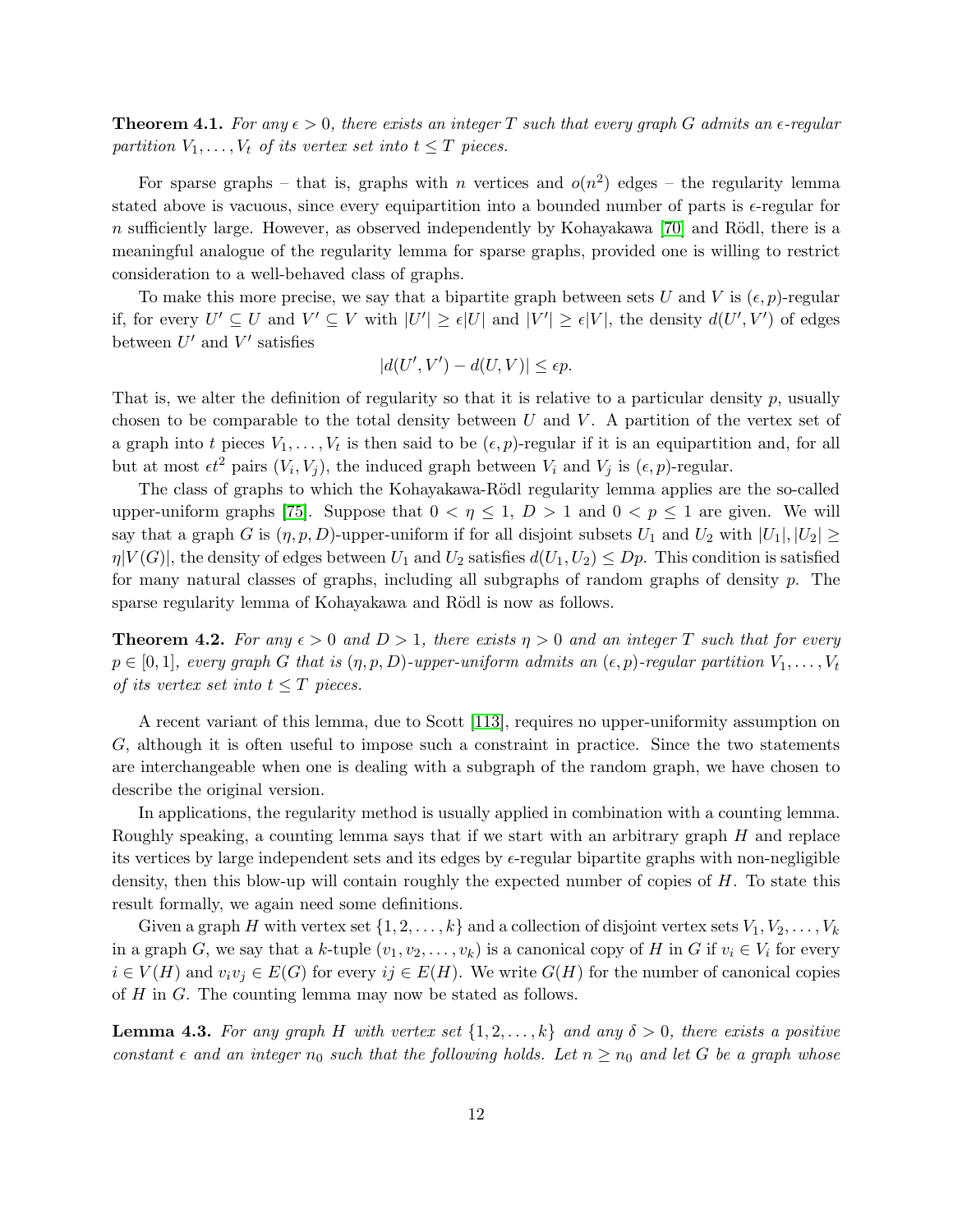*vertex set is a disjoint union*  $V_1 \cup V_2 \cup \cdots \cup V_k$  *of sets of size n. Assume that for each ij*  $\in E(H)$ *, the bipartite subgraph of* G *induced by*  $V_i$  *and*  $V_j$  *is*  $\epsilon$ -regular and has density  $d_{ij}$ . Then

$$
G(H) = \left(\prod_{ij \in E(H)} d_{ij} \pm \delta\right) n^k.
$$

When combined with the regularity lemma, this result allows one to prove a number of wellknown theorems in extremal graph theory, including the Erdős–Stone–Simonovits theorem, its stability version and the graph removal lemma. In order to extend these results to sparse graphs, one plausible approach, championed by Kohayakawa, Luczak and Rödl [\[73\]](#page-22-3), would be to extend Lemma [4.3](#page-11-0) to sparse graphs. For example, it would be ideal if we could replace the densities  $d_{ij}$ with  $d_{ij}$ , the  $\epsilon$ -regularity condition with an  $(\epsilon, p)$ -regularity condition and the conclusion with

$$
G(H) = \left(\prod_{ij \in E(H)} d_{ij} \pm \delta\right) p^{e(H)} n^k.
$$

We will initially aim for less, only asking to embed a single canonical copy of  $H$ . Unfortunately, for reasons with which we are now familiar, we cannot hope that such a statement holds for small p. Indeed, if  $p \ll n^{-1/m_2(H)}$ , there is a subgraph H' of H for which  $p^{e(H')}n^{v(H')} \ll pn^2$ . We may therefore remove all copies of  $H'$ , and hence  $H$ , from  $G_{n,p}$  while deleting only a small fraction of the edges. The resulting graph is both  $(\epsilon, p)$ -regular, for some small  $\epsilon$ , and H-free.

Frustratingly, this embedding lemma also fails for larger values of  $p$ . To see this, take a counterexample of the kind just described but with the sets  $V_i$  of order r for some r that is much smaller than n. Now replace each vertex of this small graph by an independent set with  $n/r$  vertices and each edge with a complete bipartite graph. This yields a graph with  $n$  vertices in each  $V_i$ . It is easy to see that the counterexample survives this blowing-up process, implying that the sought-after sparse embedding lemma is false whenever  $p = o(1)$  (see [\[52,](#page-21-13) [74\]](#page-22-10)).

However, these counterexamples have a very special structure, an observation that led Kohayakawa, Luczak and Rödl to conjecture that they might be rare. Roughly speaking, their conjecture, known as the KLR conjecture, stated that if  $p \gg n^{-1/m_2(H)}$ , then the number of counterexamples to the embedding lemma is so small that  $G_{n,p}$  should not typically contain any such counterexample as a subgraph. Before stating the conjecture (or theorem as it is now), we introduce some notation.

As above, let H be a graph with vertex set  $\{1, 2, \ldots, k\}$ . We denote by  $\mathcal{G}(H, n, m, p, \epsilon)$  the collection of all graphs  $G$  obtained in the following way. The vertex set of  $G$  is a disjoint union  $V_1 \cup V_2 \cup \cdots \cup V_k$  of sets of size n. For each edge  $ij \in E(H)$ , we add an  $(\epsilon, p)$ -regular bipartite graph with m edges between the pair  $(V_i, V_j)$ . These are the only edges of G. We also write  $\mathcal{G}^*(H,n,m,p,\epsilon)$  for the set of all  $G \in \mathcal{G}(H,n,m,p,\epsilon)$  that do not contain a canonical copy of H.

Since the sparse regularity lemma could yield graphs with different densities between the various pairs of vertex sets, it may seem surprising that we are restricting attention to graphs where all the densities are equal. However, it is sufficient to consider just this case. In fact, the KLR conjecture, which we now state, is more specific still, since it also takes  $p = m/n^2$ . Again, it turns out that from this case one can deduce any other cases that may be needed.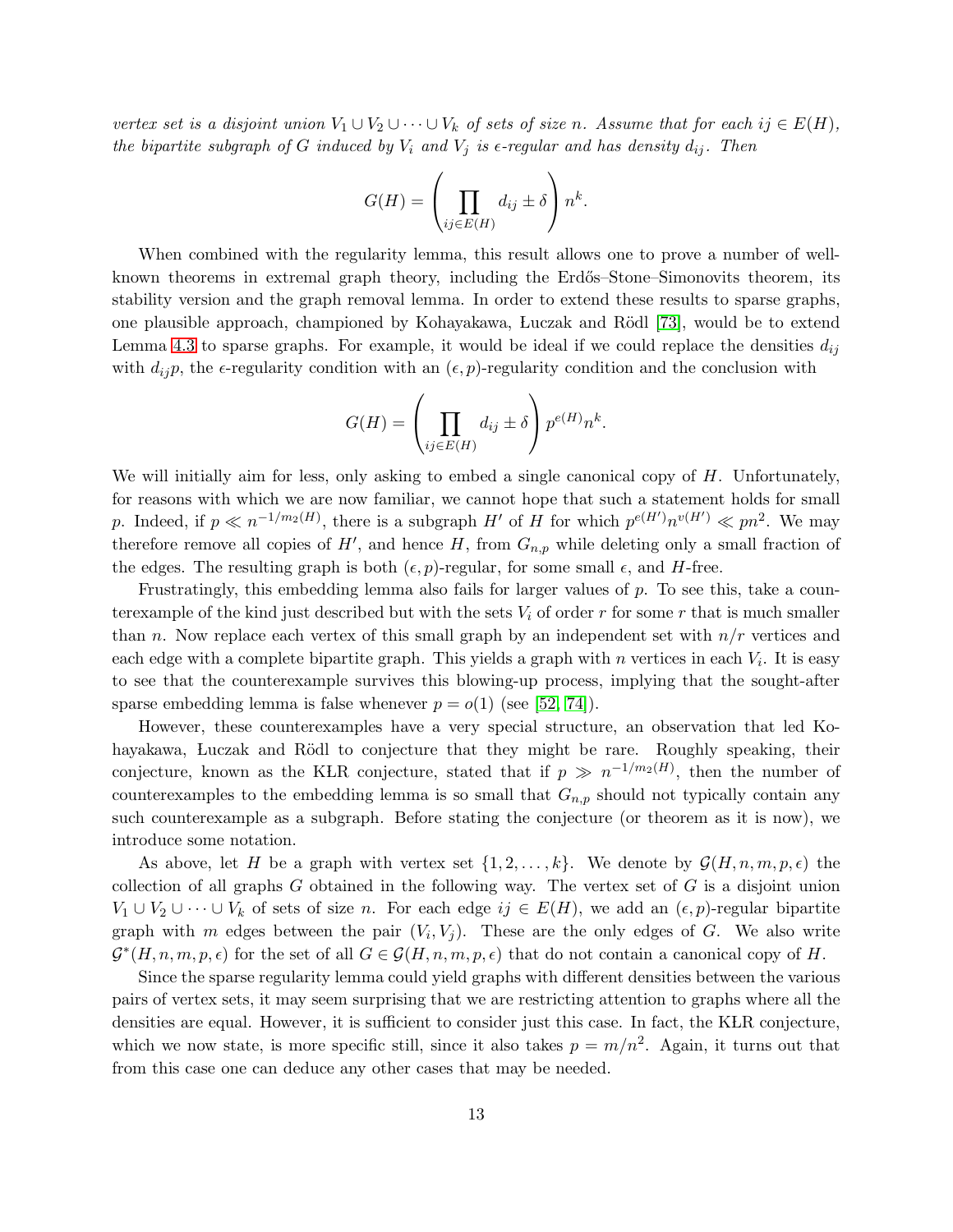<span id="page-13-1"></span>**Theorem 4.4.** Let H be a fixed graph and let  $\beta > 0$ . Then there exist positive constants C and  $\epsilon$ *such that*

$$
|\mathcal{G}^*(H,n,m,m/n^2,\epsilon)| \leq \beta^m \binom{n^2}{m}^{e(H)}
$$

*for every*  $m \geq C n^{2-1/m_2(H)}$ .

The KLR conjecture has attracted considerable attention over the past two decades and was resolved for a number of special cases. The cases  $H = K_3$ ,  $K_4$  and  $K_5$  were solved in [\[72\]](#page-22-6), [\[51\]](#page-20-7), and [\[53\]](#page-21-10), respectively. For cycles, the conjecture was proved in [\[9,](#page-18-6) [49\]](#page-20-8) (see also [\[71\]](#page-22-1) for a slightly weaker version). Related results were also given in [\[50\]](#page-20-9) and [\[76\]](#page-22-4). We state it as a theorem because it has now been proved in full generality by Balogh, Morris and Samotij [\[6\]](#page-18-1) and by Saxton and Thomason [\[111\]](#page-24-1).

Many of the results discussed in this survey, including Theorems [3.1](#page-7-0) and [3.3,](#page-8-0) follow easily from the KLR conjecture. Indeed, these applications were the original motivation for the conjecture. However, there are situations where an embedding result is not enough: rather than just a single copy of  $H$ , one needs to know that there are many copies. That is, one needs something more like a full counting lemma. Such a counting lemma was provided in a paper of Gowers, Samotij, Schacht and the author [\[26\]](#page-19-10), the main result of which is the following. We allow for different densities between parts by replacing m with a vector  $\mathbf{m} = (m_{ij})_{ij \in E(H)}$ .

<span id="page-13-0"></span>**Theorem 4.5.** *For any graph* H *and any*  $\delta, d > 0$ , *there exist positive constants*  $\epsilon$  *and*  $\xi$  *with the following property.* For any  $\eta > 0$ , there is  $C > 0$  such that if  $p \ge CN^{-1/m_2(H)}$  then a.a.s. the *following holds in*  $G_{N,p}$ *:* 

(*i*) For any  $n \geq \eta N$ , **m** with  $m_{ij} \geq dpn^2$  for all  $ij \in E(H)$  and any subgraph G of  $G_{N,p}$  in  $\mathcal{G}(H, n, \mathbf{m}, p, \epsilon)$ ,

$$
G(H) \ge \xi \left( \prod_{ij \in E(H)} \frac{m_{ij}}{n^2} \right) n^{v(H)}.
$$

*(ii) Moreover, if* H *is strictly* 2*-balanced, then*

$$
G(H) = (1 \pm \delta) \left( \prod_{ij \in E(H)} \frac{m_{ij}}{n^2} \right) n^{v(H)}.
$$

We note that Theorem [4.5\(](#page-13-0)i) follows from Samotij's adaptation [\[107\]](#page-24-12) of Schacht's method [\[112\]](#page-24-0) (and may also be derived from the work of Saxton and Thomason [\[111\]](#page-24-1)), while Theorem [4.5\(](#page-13-0)ii) follows from the work of Gowers and the author [\[24\]](#page-19-3). Though stronger than Theorem [4.4](#page-13-1) in some obvious ways, it is worth noting that Theorem [4.5](#page-13-0) does not return the estimate for the number of counterexamples provided by that theorem. This estimate is important for some applications, Theorem [2.4](#page-5-0) being a notable example.

One sample application where we need a counting result rather than an embedding result is for proving a random analogue of the graph removal lemma. This theorem, usually attributed to Ruzsa and Szemerédi [\[106\]](#page-24-15) (though see also [\[3,](#page-18-7) [31,](#page-19-11) [47\]](#page-20-10)), is as follows: for any  $\delta > 0$ , there exists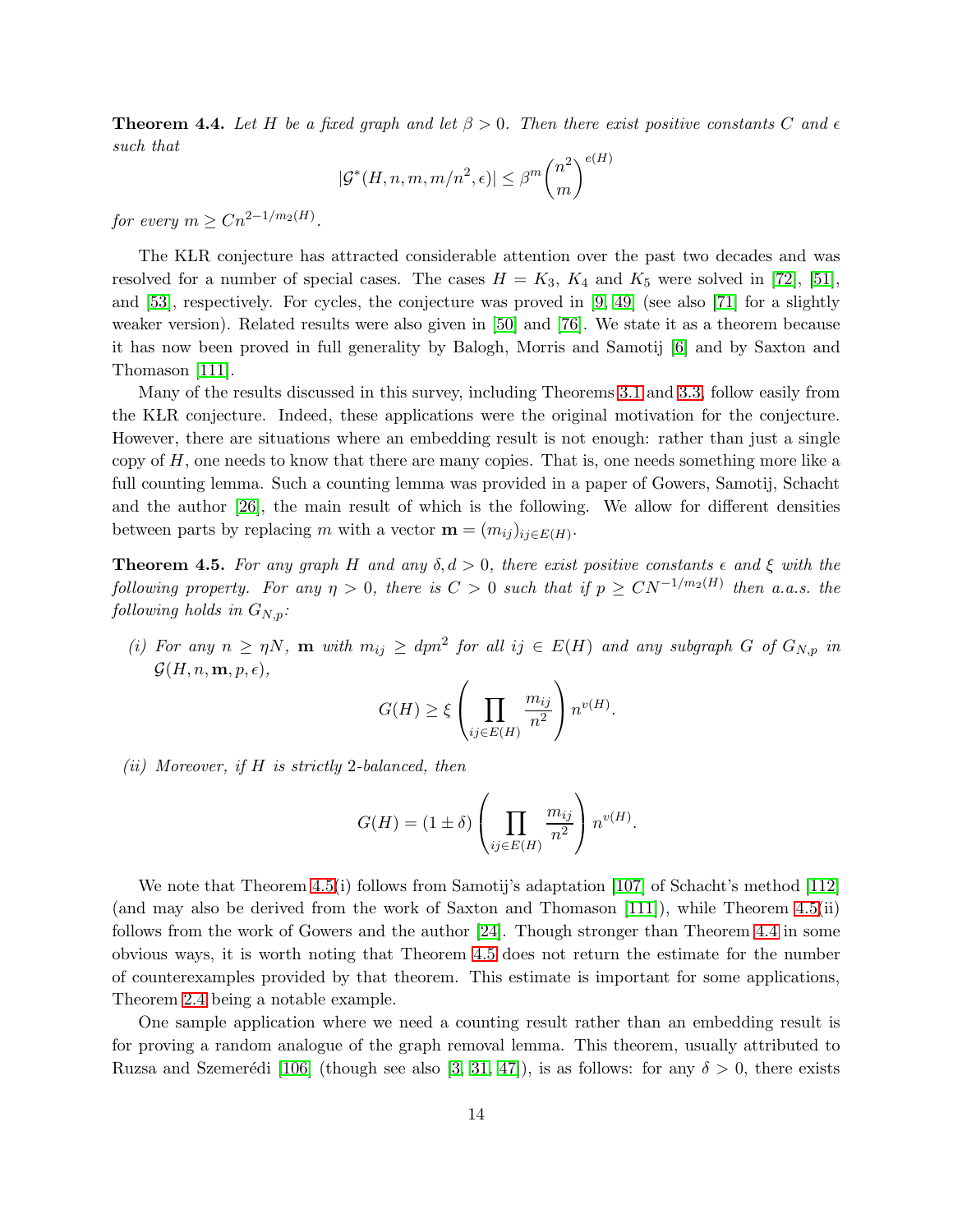$\epsilon > 0$  such that if G is a graph on n vertices containing at most  $\epsilon n^{v(H)}$  copies of H, then G may be made H-free by deleting at most  $\delta n^2$  edges. Though simple in appearance, this result is surprisingly difficult to prove (see, for example, [\[18,](#page-19-12) [39\]](#page-20-11)). It also has some striking consequences, including the  $k = 3$  case of Szemerédi's theorem, originally due to Roth [\[105\]](#page-24-16). A sparse random version of the graph removal lemma was conjectured by Luczak in  $[85]$  and proved, for strictly 2-balanced H, in [\[24\]](#page-19-3). The following statement, which applies for all  $H$ , may be found in [\[26\]](#page-19-10).

<span id="page-14-0"></span>**Theorem 4.6.** For any graph H and any  $\delta > 0$ , there exist positive constants  $\epsilon$  and C such that *if*  $p ≥ Cn^{-1/m_2(H)}$  then the following holds a.a.s. in  $G_{n,p}$ . Every subgraph of  $G_{n,p}$  which contains at most  $\epsilon p^{e(H)} n^{v(H)}$  copies of H may be made H-free by removing at most  $\delta p n^2$  edges.

Note that if  $p \leq cn^{-1/m_2(H)}$ , for c sufficiently small, this statement is trivially true. Indeed, in this range, there exists a subgraph  $H'$  of H such that the number of copies of  $H'$  in  $G_{n,p}$  is smaller than  $\delta pn^2$ , so we can simply remove one edge from each copy of H'. One might then conjecture, as Luczak did, that Theorem [4.6](#page-14-0) holds for all values of  $p$ . For 2-balanced graphs, those with  $m_2(H') \leq m_2(H)$  for all  $H' \subset H$ , we may verify this conjecture by taking  $\epsilon$  to be sufficiently small in terms of C,  $\delta$ , and H. For  $p \leq Cn^{-1/m_2(H)}$  and  $\epsilon < \delta C^{-e(H)}$ , the number of copies of H is at most  $\epsilon p^{e(H)} n^{v(H)} \leq \epsilon C^{e(H)} p n^2 < \delta p n^2$ . Deleting an edge from each copy yields the result.

### 5 Further directions

#### 5.1 Sharp thresholds for Ramsey properties

A graph property  $\mathcal P$  is said to be monotone if it is closed under the addition of edges, that is,  $G \in \mathcal{P}$  and  $G \subset G'$  implies that  $G' \in \mathcal{P}$ . A result of Bollobás and Thomason [\[11\]](#page-18-8) shows that any monotone property has a threshold. For example, since Ramsey properties are clearly monotone, this immediately implies that the  $(H, r)$ -Ramsey property and the  $(k, r)$ -vdW property, both defined in Section [2,](#page-1-0) have thresholds.

Once we have proved that a given property has a threshold, it is often interesting to study this threshold more closely. We say that  $P$  has a sharp threshold at  $p^* := p^*(n)$  if, for any  $\epsilon > 0$ ,

$$
\lim_{n \to \infty} \mathbb{P}[G_{n,p} \text{ is in } \mathcal{P}] = \begin{cases} 0 & \text{if } p < (1 - \epsilon)p^*, \\ 1 & \text{if } p > (1 + \epsilon)p^*. \end{cases}
$$

For example, the properties of being connected and having a Hamiltonian cycle have sharp thresholds, while the property of containing a particular graph  $H$  has a non-sharp or coarse threshold.

A seminal result of Friedgut [\[41\]](#page-20-12) gives a criterion for assessing whether a monotone property has a sharp threshold or not. Roughly speaking, this criterion says that if the property is globally determined the threshold is sharp, while if it is locally determined it is not. This fits in well with the examples given above, since connectedness and Hamiltonicity are clearly global properties, while having a single copy of a particular  $H$  is decidedly local.

The question of whether Ramsey properties have sharp thresholds was first studied by Friedgut and Krivelevich [\[43\]](#page-20-13). They proved, amongst other things, that the  $(H, r)$ -Ramsey property is sharp when  $H$  is any tree other than a star or a path of length three. However, the first substantial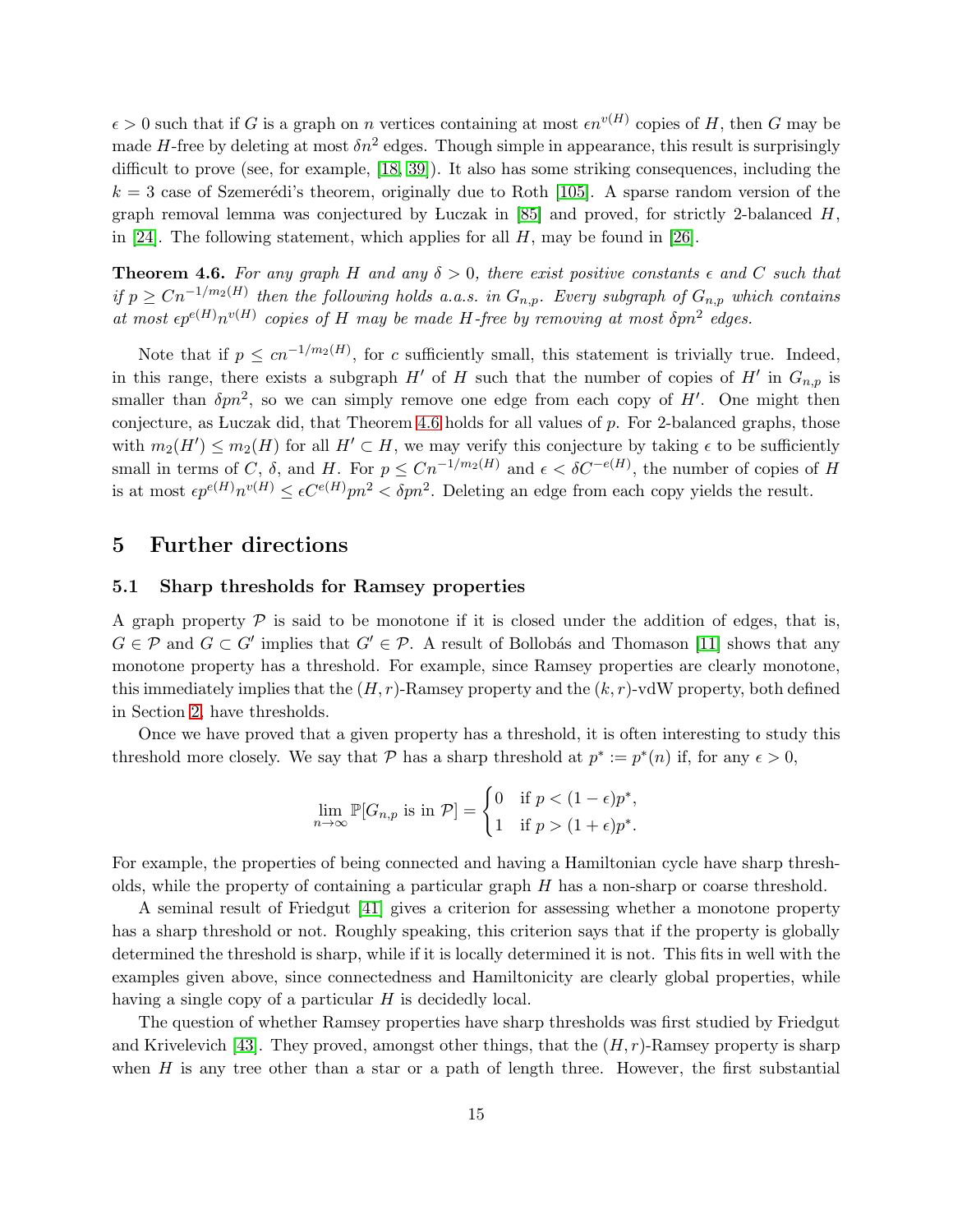breakthrough was made by Friedgut, Rödl, Ruciński and Tetali [\[44\]](#page-20-14), who proved that the  $(K_3, 2)$ -Ramsey property has a sharp threshold. Their result may be stated as follows.

<span id="page-15-0"></span>**Theorem 5.1.** *There exists a bounded function*  $\hat{c} := \hat{c}(n)$  *such that for any*  $\epsilon > 0$ *,* 

$$
\lim_{n \to \infty} \mathbb{P}[G_{n,p} \text{ is } (K_3, 2) \text{-Ramsey}] = \begin{cases} 0 & \text{if } p < (1 - \epsilon)\hat{c}/\sqrt{n}, \\ 1 & \text{if } p > (1 + \epsilon)\hat{c}/\sqrt{n}. \end{cases}
$$

A close look at this result reveals an unusual feature: though we know that the threshold is sharp, we do not know exactly where it lies. In principle, the function  $\hat{c}(n)$  could depend on n and wander up and down between constants c and C. However, we expect that the true behaviour should be that it tends towards a constant. It would be very interesting to prove that this is the case. It would also be of great interest to extend Theorem [5.1](#page-15-0) to other graphs and a higher number of colours.

More recently, Friedgut, Hàn, Person and Schacht [\[42\]](#page-20-15) proved that there is a sharp threshold for the appearance of k-term arithmetic progressions in every 2-colouring of  $[n]_p$ . That is, they showed that the  $(k, 2)$ -vdW property has a sharp threshold. Their proof relies in a fundamental way on the hypergraph containers results discussed throughout this survey.

**Theorem 5.2.** For every integer  $k \geq 3$ , there exists a bounded function  $\hat{c}_k := \hat{c}_k(n)$  such that for  $any \epsilon > 0,$ 

$$
\lim_{n \to \infty} \mathbb{P}[G_{n,p} \text{ is } (k,2)\text{-}vdW] = \begin{cases} 0 & \text{if } p < (1-\epsilon)\hat{c}_k n^{-1/(k-1)}, \\ 1 & \text{if } p > (1+\epsilon)\hat{c}_k n^{-1/(k-1)}. \end{cases}
$$

It would again be interesting to determine the asymptotic behaviour of  $\hat{c}_k(n)$  or to extend this result to a higher number of colours.

#### 5.2 Large subgraph theorems in random graphs

One of the most active areas of research in extremal combinatorics is in finding conditions under which a graph contains certain large or even spanning sparse subgraphs (see, for example, [\[83\]](#page-23-14)). It is therefore natural to ask whether these results also have random analogues.

One of the standard examples in this area is Dirac's theorem [\[29\]](#page-19-13), which says that if a graph on n vertices has minimum degree at least  $n/2$  then it contains a Hamiltonian cycle, that is, a cycle which meets every vertex. The study of random analogues of Dirac's theorem was initiated by Sudakov and Vu [\[116\]](#page-25-6) and the state of the art is now the following result of Lee and Sudakov [\[84\]](#page-23-15).

**Theorem 5.3.** For any  $\epsilon > 0$ , there exists  $C > 0$  such that if  $p \ge C \frac{\log n}{n}$  $\frac{g\,n}{n}$  then a.a.s. every subgraph *of*  $G_{n,p}$  *with minimum degree at least*  $\left(\frac{1}{2} + \epsilon\right)$  *pn contains a Hamiltonian cycle.* 

There has also been considerable work on studying random analogues of the bandwidth theorem of Böttcher, Schacht and Taraz [\[13\]](#page-18-9). The bandwidth of a graph  $G$  is the smallest b for which there is an ordering  $v_1, v_2, \ldots, v_n$  of the vertices of G such that  $|i-j| \leq b$  for all edges  $v_i v_j$ . The theorem then states that for any positive integers r and  $\Delta$  and any  $\gamma > 0$ , there exists an integer  $n_0$  and  $\beta > 0$  such that if  $n \geq n_0$  and H is an n-vertex graph with chromatic number r, maximum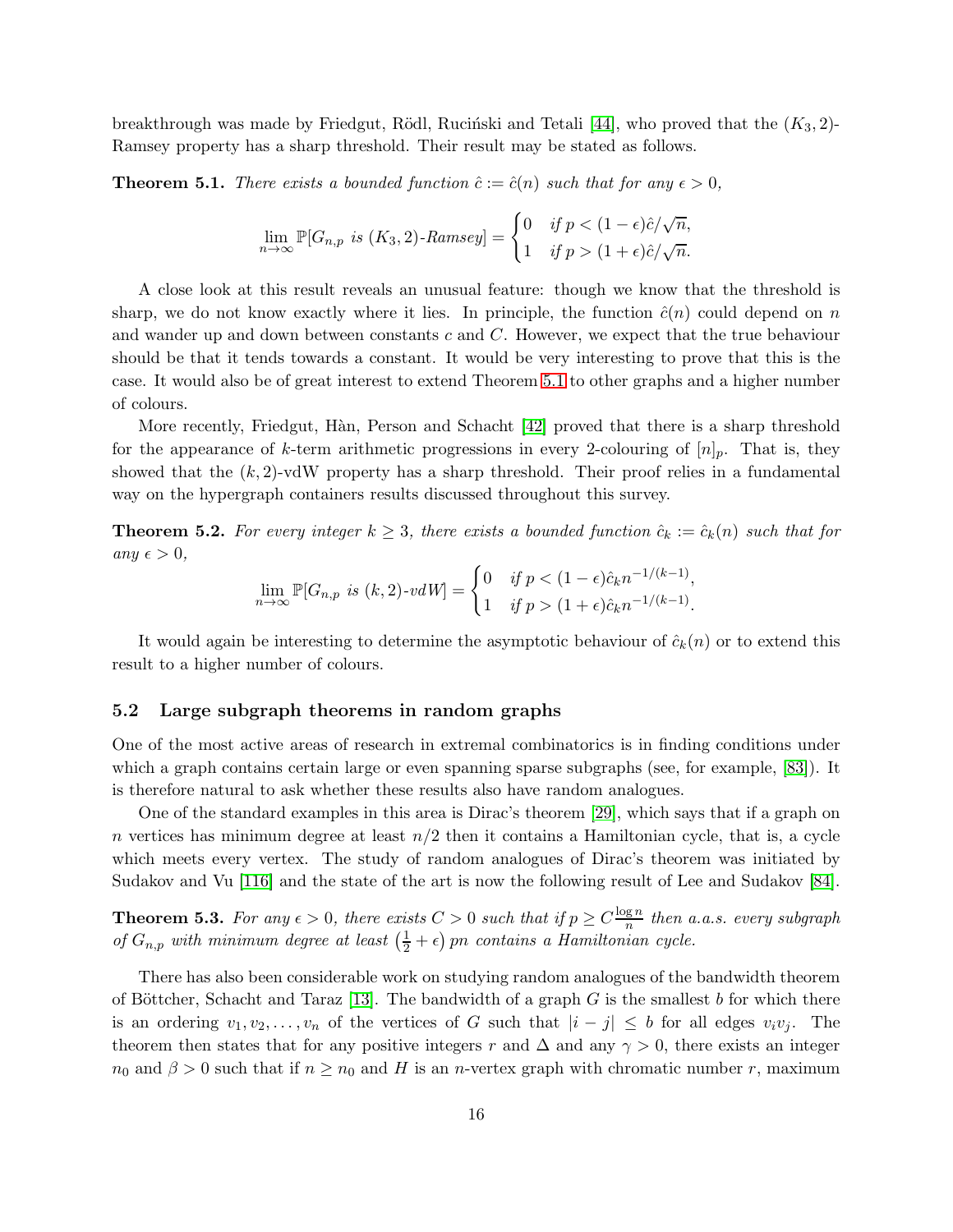degree  $\Delta$  and bandwidth at most  $\beta n$ , then any graph on n vertices with minimum degree at least  $\left(1-\frac{1}{r}+\gamma\right)n$  contains a copy of H.

For the  $r = 2$  case, that is, for bipartite H, the following random analogue of this theorem was proved by Böttcher, Kohayakawa and Taraz [\[12\]](#page-18-10).

**Theorem 5.4.** *For any integer*  $\Delta \geq 2$  *and any*  $\eta, \gamma > 0$ *, there exist positive constants*  $\beta$  *and* C *such that if*  $p \geq C(\log n/n)^{1/\Delta}$  *the random graph*  $G_{n,p}$  *a.a.s. has the following property. Any subgraph of*  $G_{n,p}$  *with minimum degree at least*  $\left(\frac{1}{2} + \gamma\right)$  *pn contains any bipartite graph on at most*  $(1 - \eta)n$ *vertices with maximum degree*  $\Delta$  *and bandwidth at most*  $\beta n$ .

Related results were also proved by Huang, Lee and Sudakov [\[65\]](#page-21-14). In particular, they showed that if H is an r-partite graph on n vertices such that every vertex is contained in a triangle, then there exist subgraphs of the random graph  $G_{n,p}$  with minimum degree at least  $\left(1 - \frac{1}{r} + \gamma\right)pn$  such that at least  $cp^{-2}$  vertices are not contained in a copy of H. That is, we cannot hope to cover all vertices when considering random analogues of the bandwidth theorem. However, as suggested by results in [\[5\]](#page-18-11) and [\[65\]](#page-21-14), it may still be possible to embed graphs with as many as  $n - Cp^{-2}$  vertices.

A celebrated result of Chvátal, Rödl, Szemerédi and Trotter [\[16\]](#page-18-12) (see also [\[19,](#page-19-14) [58\]](#page-21-15)) states that for any positive integers  $\Delta$  and r, there exists  $C > 0$  such that if H is any graph with n vertices and maximum degree  $\Delta$ , then  $R(H; r) \leq Cn$ . That is, the Ramsey number of bounded degree graphs grows linearly in the number of vertices. However, one can do even better.

Given a graph H and a natural number r, we define the size-Ramsey number  $R(H; r)$  to be the smallest number of edges in an  $(H, r)$ -Ramsey graph. So we are now interested in minimising the number of edges rather than the number of vertices. A striking result of Beck [\[8\]](#page-18-13) says that  $R(P_n; r) \leq Cn$  for some C depending only on r. Using random graphs, Kohayakawa, Rödl, Schacht and Szemerédi [\[78\]](#page-22-11) recently proved that if H is any graph with n vertices and maximum degree  $\Delta$ , then  $\hat{R}(H; r) \leq n^{2-\frac{1}{\Delta}+o(1)}$ . That is, the size-Ramsey number of bounded degree graphs is subquadratic in the number of vertices. Precisely stated, their main result is the following.

**Theorem 5.5.** For any integers  $\Delta \geq 2$  and  $r \geq 2$ , there exists  $C > 0$  such that if  $p \geq C(\log N/N)^{1/\Delta}$ *the random graph*  $G_{N,p}$  *with*  $N = Cn$  *a.a.s.* has the following property. Any r-colouring of the edges *of* Gn,p *contains a colour class which contains every graph on* n *vertices with maximum degree* ∆*.*

In a forthcoming paper, Allen, Böttcher, Hàn, Kohayakawa and Person [\[1\]](#page-18-14) prove a sparse random version of the blow-up lemma. For dense graphs, this result, proved by Komlós, Sárközy and Szemerédi [\[80\]](#page-22-12), is a standard tool for embedding spanning subgraphs. Its sparse counterpart should allow one to reprove many of the results mentioned in this section in a unified way.

#### 5.3 Combinatorial theorems relative to a pseudorandom set

While this survey has focused on combinatorial theorems relative to random sets, analogous questions may also be asked for pseudorandom sets. Much of the work in this direction has focused on the combinatorial properties of the class of  $(p, \beta)$ -jumbled graphs. These graphs, introduced by Thomason [\[121,](#page-25-7) [122\]](#page-25-8), have the property that if X and Y are vertex subsets, then

$$
|e(X,Y) - p|X||Y|| \le \beta \sqrt{|X||Y|}.
$$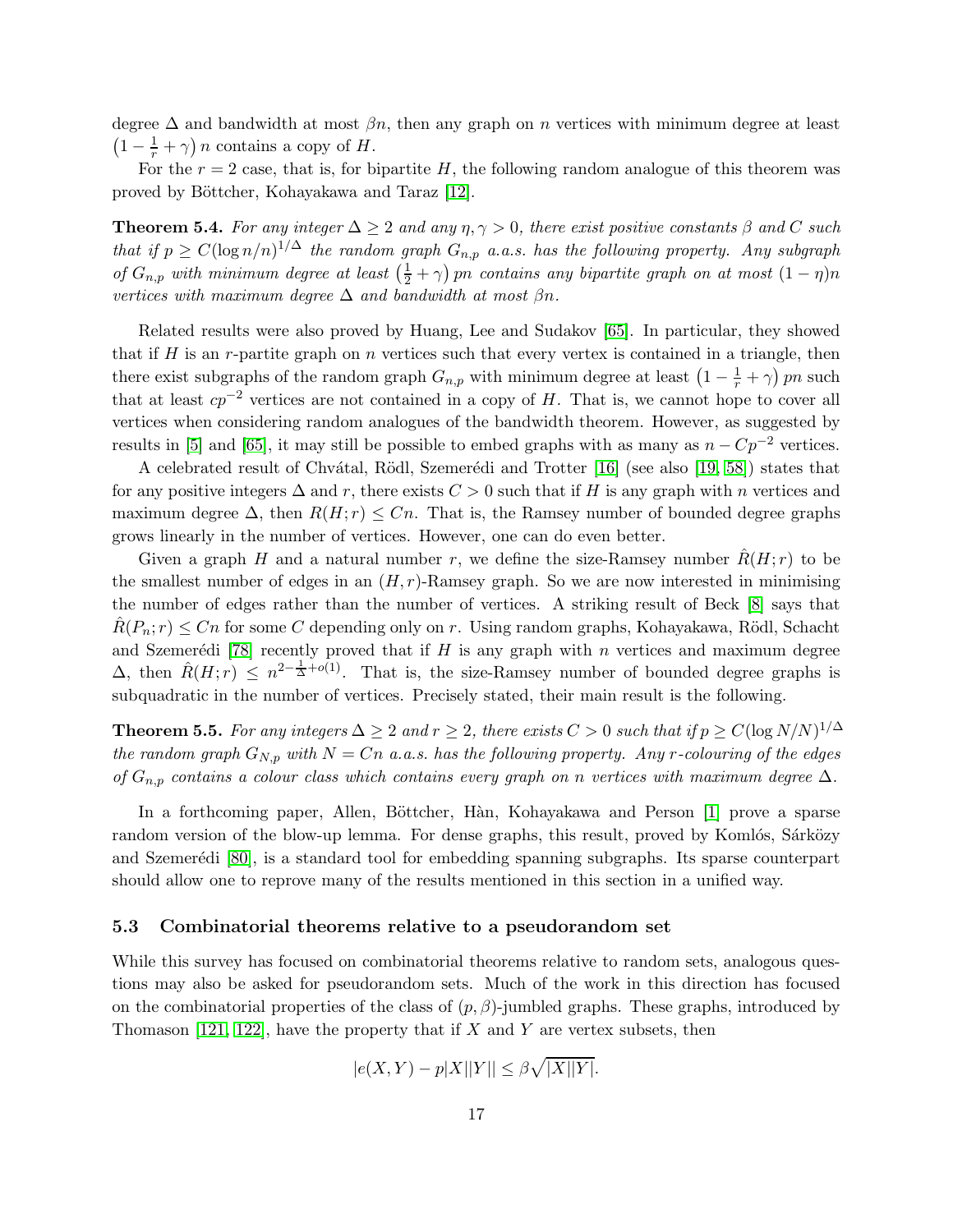As one would expect of a pseudorandom property, the random graph  $G_{n,p}$  is itself  $(p, \beta)$ -jumbled. In this case, with high probability, we may take  $\beta$  to be  $O(\sqrt{pn})$ . This is essentially optimal, that is, there are no  $(p, \beta)$ -jumbled graphs with  $\beta = o(\sqrt{pn})$ . An explicit example of a jumbled graph is the Paley graph. This is the graph with vertex set  $\mathbb{Z}_p$ , where p is a prime of the form  $4k+1$ , and edge set given by joining  $x$  and  $y$  if and only if their difference is a quadratic residue. This graph is again optimally jumbled with  $p=\frac{1}{2}$  $\frac{1}{2}$  and  $\beta = O(\sqrt{n})$ . For many more examples, we refer the reader to the survey [\[82\]](#page-22-13).

For  $(p, \beta)$ -jumbled graphs, one is usually interested in questions of the following form: given a graph property P, an integer n and a density p, for what values of  $\beta$  is it the case that a  $(p, \beta)$ jumbled graph on *n* vertices satisfies P? To give an example, for any integer  $t \geq 3$ , there exists c > 0 such that if  $\beta \leq cp^{t-1}n$  then any  $(p, \beta)$ -jumbled graph on n vertices contains a copy of  $K_t$ . For  $t = 3$ , this condition is known to be tight, as shown by an example of Alon [\[2\]](#page-18-15).

Very recently, a general method for transferring combinatorial theorems to pseudorandom graphs was found by Fox, Zhao and the author [\[20\]](#page-19-15). Though we will not attempt an exhaustive survey, the following sample result is representative.

<span id="page-17-0"></span>**Theorem 5.6.** For any integer t and any  $\epsilon > 0$ , there exist positive constants  $\delta$  and c such that if  $\beta \leq c p^t n$  then any  $(p, \beta)$ -jumbled graph G on n vertices has the following property. Any subgraph  $\int$  *of G containing at most*  $\delta p^{t}$  $\int_{2}^{t} n^{t}$  copies of  $K_{t}$  may be made  $K_{t}$ -free by deleting at most  $\epsilon p n^{2}$  edges.

That is, we have an extension of the removal lemma to subgraphs of pseudorandom graphs. Although we have only stated this result for cliques, there is also a more general statement that applies to all graphs. Moreover, with similar conditions on  $\beta$ , it is possible to prove analogues of many different combinatorial statements. For example, the  $(K_t, r)$ -Ramsey property and  $(K_t, \epsilon)$ -Turán property both hold in pseudorandom graphs with  $\beta \leq c p^t n$ .

Unfortunately, there is still a gap in these results, even for triangles. For  $t = 3$ , Theorem [5.6](#page-17-0) (which in this case was first proved by Kohayakawa, R¨odl, Schacht and Skokan [\[77\]](#page-22-14)) says that if  $\beta \leq cp^3n$  then the triangle removal lemma holds for subgraphs of a  $(p, \beta)$ -jumbled graph on n vertices. However, it may well be the case that  $\beta \leq cp^2n$  is sufficient. If true, Alon's example would imply that such a result was optimal.

The method of [\[20\]](#page-19-15) was extended to hypergraphs in [\[21\]](#page-19-16), under a different type of pseudorandomness hypothesis (though see also [\[22\]](#page-19-17)). This result was then used to prove a pseudorandom analogue of Szemerédi's theorem. Such a result was a key ingredient in Green and Tao's proof that the primes contain arbitrarily long arithmetic progressions. Their original result states that if a subset of the integers satisfies two pseudorandomness conditions, the linear forms condition and the correlation condition, then it is  $(k, \delta)$ -Szemerédi. Our results allow one to remove the correlation condition from this statement. Due to space constraints, we are unable to say more here. However, we refer the reader to [\[23\]](#page-19-18) for further details.

Acknowledgements. I would like to thank Jacob Fox, Tim Gowers, Rob Morris, Wojtek Samotij, Mathias Schacht, Benny Sudakov and Yufei Zhao for helpful discussions on the topics in this paper. Particular thanks are due to Wojtek Samotij for a number of detailed comments on the manuscript.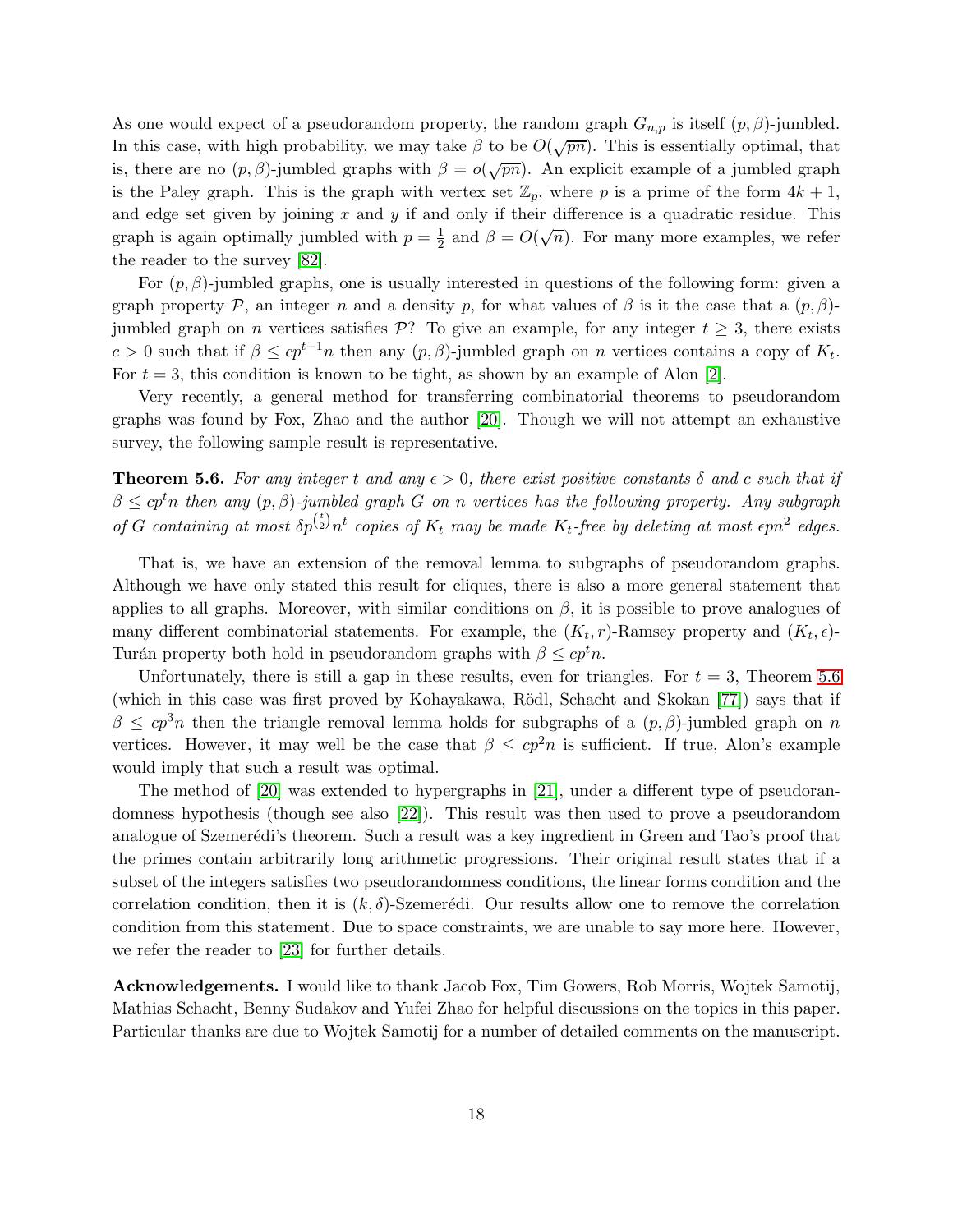## <span id="page-18-14"></span>References

- <span id="page-18-15"></span>[1] P. Allen, J. Böttcher, H. Hàn, Y. Kohayakawa and Y. Person, Blow-up lemmas for sparse graphs, *preprint*.
- <span id="page-18-7"></span>[2] N. Alon, Explicit Ramsey graphs and orthonormal labellings, *Electron. J. Combin.* 1 (1994), Research paper 12, 8pp.
- <span id="page-18-3"></span>[3] N. Alon, R. A. Duke, H. Lefmann, V. Rödl and R. Yuster, The algorithmic aspects of the regularity lemma, *J. Algorithms* 16 (1994), 80–109.
- <span id="page-18-11"></span>[4] L. Babai, M. Simonovits and J. Spencer, Extremal subgraphs of random graphs, *J. Graph Theory* 14 (1990), 599–622.
- <span id="page-18-1"></span>[5] J. Balogh, C. Lee and W. Samotij, Corrádi and Hajnal's theorem for sparse random graphs, *Combin. Probab. Comput.* 21 (2012), 23–55.
- <span id="page-18-5"></span>[6] J. Balogh, R. Morris and W. Samotij, Independent sets in hypergraphs, *preprint*.
- <span id="page-18-13"></span>[7] J. Balogh, R. Morris, W. Samotij and L. Warnke, The typical structure of sparse  $K_{r+1}$ -free graphs, *preprint*.
- <span id="page-18-6"></span>[8] J. Beck, On size Ramsey numbers of paths, trees and circuits I, *J. Graph Theory* 7 (1983), 115–129.
- <span id="page-18-0"></span>[9] M. Behrisch, Random graphs without a short cycle, Master's thesis, Humboldt Universität zu Berlin, 2002.
- <span id="page-18-8"></span>[10] B. Bollobás, **Random graphs**, second edition, Cambridge Studies in Advanced Mathematics 73, Cambridge University Press, Cambridge, 2001.
- <span id="page-18-10"></span>[11] B. Bollob´as and A. G. Thomason, Threshold functions, *Combinatorica* 7 (1987), 35–38.
- <span id="page-18-9"></span>[12] J. Böttcher, Y. Kohayakawa and A. Taraz, Almost spanning subgraphs of random graphs after adversarial edge removal, *Combin. Probab. Comput.* 22 (2013), 639–683.
- <span id="page-18-4"></span>[13] J. Böttcher, M. Schacht and A. Taraz, Proof of the bandwidth conjecture of Bollobás and Koml´os, *Math. Ann.* 343 (2009), 175–205.
- <span id="page-18-2"></span>[14] G. Brightwell, K. Panagiotou and A. Steger, Extremal subgraphs of random graphs, *Random Structures Algorithms* 41 (2012), 147–178.
- <span id="page-18-12"></span>[15] S. Burr, On the computational complexity of Ramsey-type problems, in Mathematics of Ramsey theory, 46–52, Algorithms Combin., 5, Springer, Berlin, 1990.
- [16] V. Chvátal, V. Rödl, E. Szemerédi and W. T. Trotter Jr, The Ramsey number of a graph with bounded maximum degree, *J. Combin. Theory Ser. B* 34 (1983), 239–243.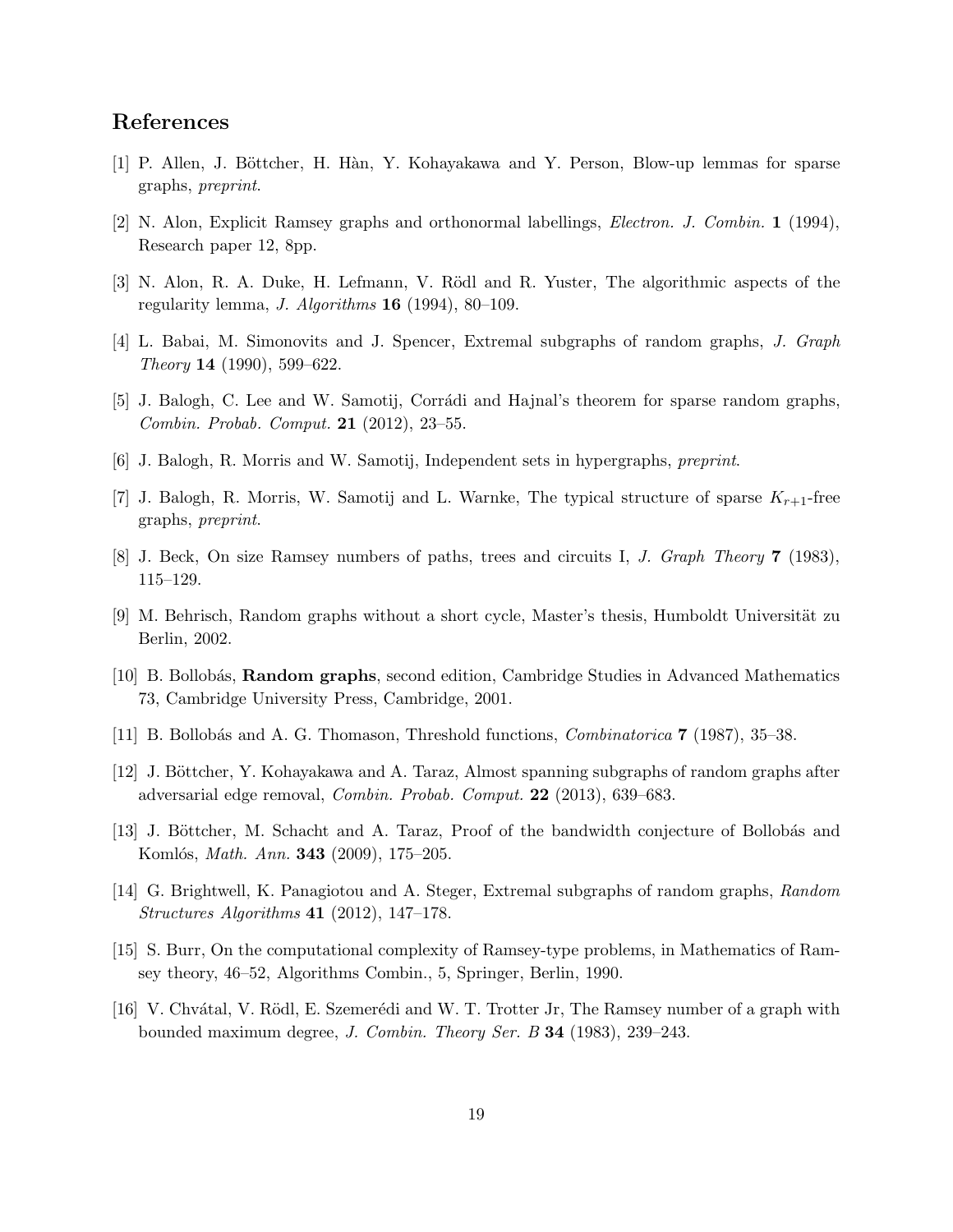- <span id="page-19-12"></span><span id="page-19-4"></span>[17] D. Conlon, A new upper bound for diagonal Ramsey numbers, *Ann. of Math.* 170 (2009), 941–960.
- <span id="page-19-14"></span>[18] D. Conlon and J. Fox, Graph removal lemmas, in Surveys in Combinatorics 2013, London Math. Soc. Lecture Note Ser., Vol. 409, 1–50, Cambridge University Press, Cambridge, 2013.
- <span id="page-19-15"></span>[19] D. Conlon, J. Fox and B. Sudakov, On two problems in graph Ramsey theory, *Combinatorica* 32 (2012), 513–535.
- <span id="page-19-16"></span>[20] D. Conlon, J. Fox and Y. Zhao, Extremal results in sparse pseudorandom graphs, *Adv. Math.* 256 (2014), 206–290.
- <span id="page-19-17"></span>[21] D. Conlon, J. Fox and Y. Zhao, A relative Szemer´edi theorem, *submitted*.
- <span id="page-19-18"></span>[22] D. Conlon, J. Fox and Y. Zhao, Linear forms from the Gowers uniformity norm, *unpublished note*.
- <span id="page-19-3"></span>[23] D. Conlon, J. Fox and Y. Zhao, The Green-Tao theorem: an exposition, *submitted*.
- <span id="page-19-5"></span>[24] D. Conlon and W. T. Gowers, Combinatorial theorems in sparse random sets, *submitted*.
- <span id="page-19-10"></span>[25] D. Conlon and W. T. Gowers, An upper bound for Folkman numbers, *submitted*.
- <span id="page-19-8"></span>[26] D. Conlon, W. T. Gowers, W. Samotij and M. Schacht, On the KLR conjecture in random graphs, to appear in *Israel J. Math.*
- <span id="page-19-9"></span>[27] B. DeMarco and J. Kahn, Mantel's theorem in random graphs, *preprint*.
- <span id="page-19-13"></span>[28] B. DeMarco and J. Kahn, Tur´an's theorem in random graphs, *preprint*.
- <span id="page-19-0"></span>[29] G. A. Dirac, Some theorems on abstract graphs, *Proc. London Math. Soc.* 2 (1952), 69–81.
- <span id="page-19-11"></span>[30] P. Erd˝os, Some remarks on the theory of graphs, *Bull. Amer. Math. Soc.* 53 (1947), 292–294.
- [31] P. Erdős, P. Frankl and V. Rödl, The asymptotic number of graphs not containing a fixed subgraph and a problem for hypergraphs having no exponent, *Graphs Combin.* 2 (1986), 113– 121.
- <span id="page-19-2"></span><span id="page-19-1"></span>[32] P. Erd˝os and A. R´enyi, On random graphs I, *Publ. Math. Debrecen* 6 (1959), 290–297.
- <span id="page-19-6"></span>[33] P. Erdős and A. Rényi, On the evolution of random graphs, *Magyar Tud. Akad. Mat. Kutató Int. K¨ozl.* 5 (1960), 17–61.
- <span id="page-19-7"></span>[34] P. Erd˝os and M. Simonovits, A limit theorem in graph theory, *Studia Sci. Math. Hungar.* 1  $(1966), 51–57.$
- [35] P. Erdős and M. Simonovits, Supersaturated graphs and hypergraphs, *Combinatorica* **3** (1983), 181–192.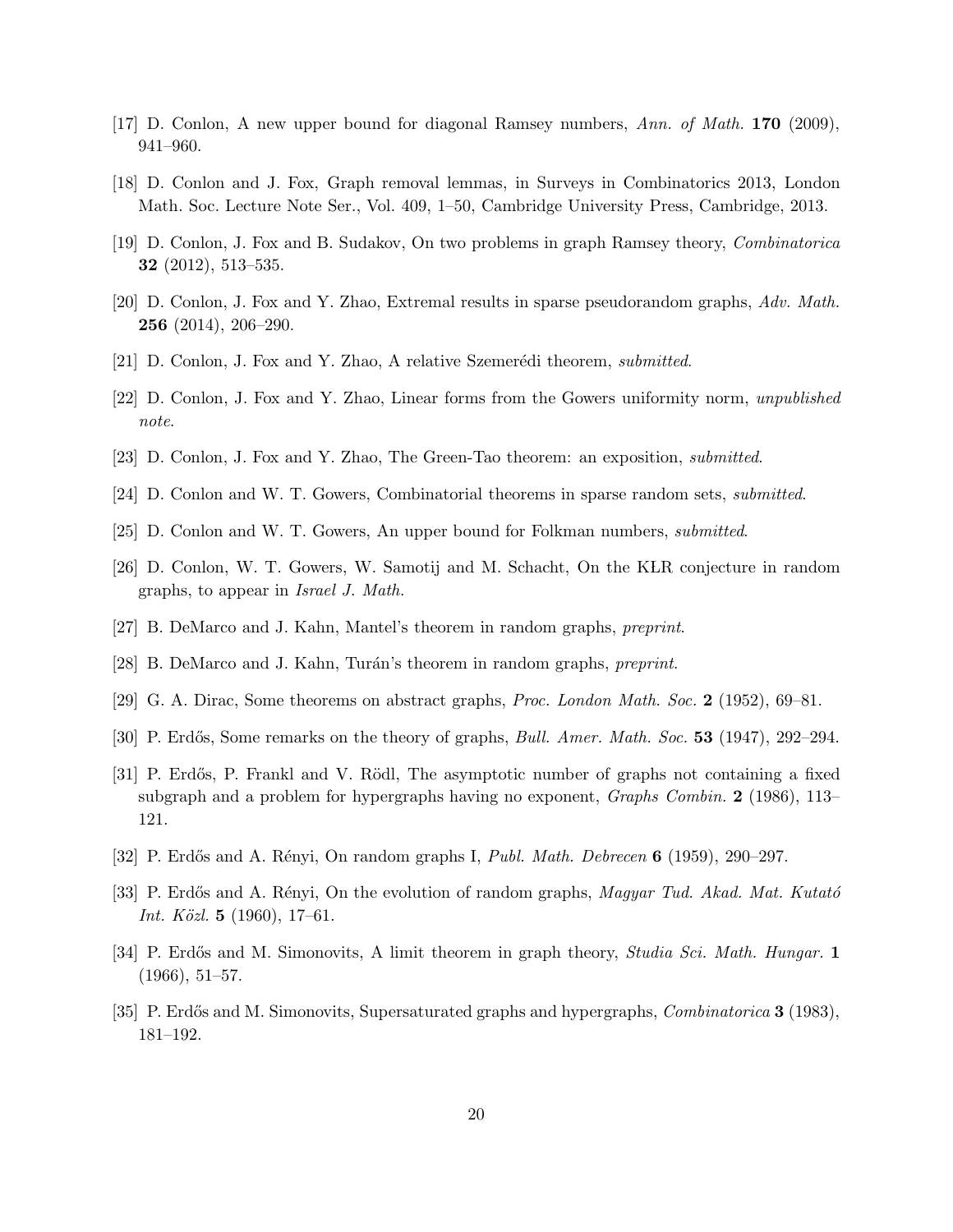- <span id="page-20-4"></span><span id="page-20-3"></span>[36] P. Erdős and A. H. Stone, On the structure of linear graphs, *Bull. Amer. Math. Soc.* 52 (1946), 1087–1091.
- <span id="page-20-1"></span>[37] P. Erd˝os and G. Szekeres, A combinatorial problem in geometry, *Compos. Math.* 2 (1935), 463–470.
- <span id="page-20-11"></span>[38] J. Folkman, Graphs with monochromatic complete subgraphs in every edge coloring, *SIAM J. Appl. Math.* 18 (1970), 19–24.
- <span id="page-20-0"></span>[39] J. Fox, A new proof of the graph removal lemma, *Ann. of Math.* 174 (2011), 561–579.
- <span id="page-20-12"></span>[40] P. Frankl and V. Rödl, Large triangle-free subgraphs in graphs without  $K_4$ , *Graphs Combin.* **2** (1986), 135–144.
- <span id="page-20-15"></span>[41] E. Friedgut, Sharp thresholds of graph properties, and the k-sat problem, *J. Amer. Math. Soc.* 12 (1999), 1017–1054.
- <span id="page-20-13"></span>[42] E. Friedgut, H. H`an, Y. Person and M. Schacht, A sharp threshold for van der Waerden's theorem in random subsets of  $\mathbb{Z}/n\mathbb{Z}$ , *preprint*.
- <span id="page-20-14"></span>[43] E. Friedgut and M. Krivelevich, Sharp thresholds for Ramsey properties of random graphs, *Random Structures Algorithms* 17 (2000), 1–19.
- [44] E. Friedgut, V. Rödl, A. Ruciński and P. Tetali, A sharp threshold for random graphs with a monochromatic triangle in every edge coloring, *Mem. Amer. Math. Soc.* 179 (2006), no. 845,  $vi + 66$  pp.
- <span id="page-20-5"></span><span id="page-20-2"></span>[45] E. Friedgut, V. Rödl and M. Schacht, Ramsey properties of discrete random structures, *Random Structures Algorithms* 37 (2010), 407–436.
- <span id="page-20-10"></span>[46] Z. Füredi, Random Ramsey graphs for the four-cycle, *Discrete Math.* **126** (1994), 407–410.
- [47] Z. Füredi, Extremal hypergraphs and combinatorial geometry, in Proceedings of the International Congress of Mathematicians, Vol. 1, 2 (Zürich, 1994), 1343–1352, Birkhäuser, Basel, 1995.
- <span id="page-20-8"></span><span id="page-20-6"></span>[48] H. Furstenberg, Ergodic behaviour of diagonal measures and a theorem of Szemerédi on arithmetic progressions, *J. Analyse Math.* 31 (1977), 204–256.
- <span id="page-20-9"></span>[49] S. Gerke, Y. Kohayakawa, V. Rödl and A. Steger, Small subsets inherit sparse  $\epsilon$ -regularity, *J. Combin. Theory Ser. B* 97 (2007), 34–56.
- [50] S. Gerke, M. Marciniszyn and A. Steger, A probabilistic counting lemma for complete graphs, *Random Structures Algorithms,* 31 (2007), 517–534.
- <span id="page-20-7"></span>[51] S. Gerke, H. J. Prömel, T. Schickinger, A. Steger and A. Taraz,  $K_4$ -free subgraphs of random graphs revisited, *Combinatorica* 27 (2007), 329–365.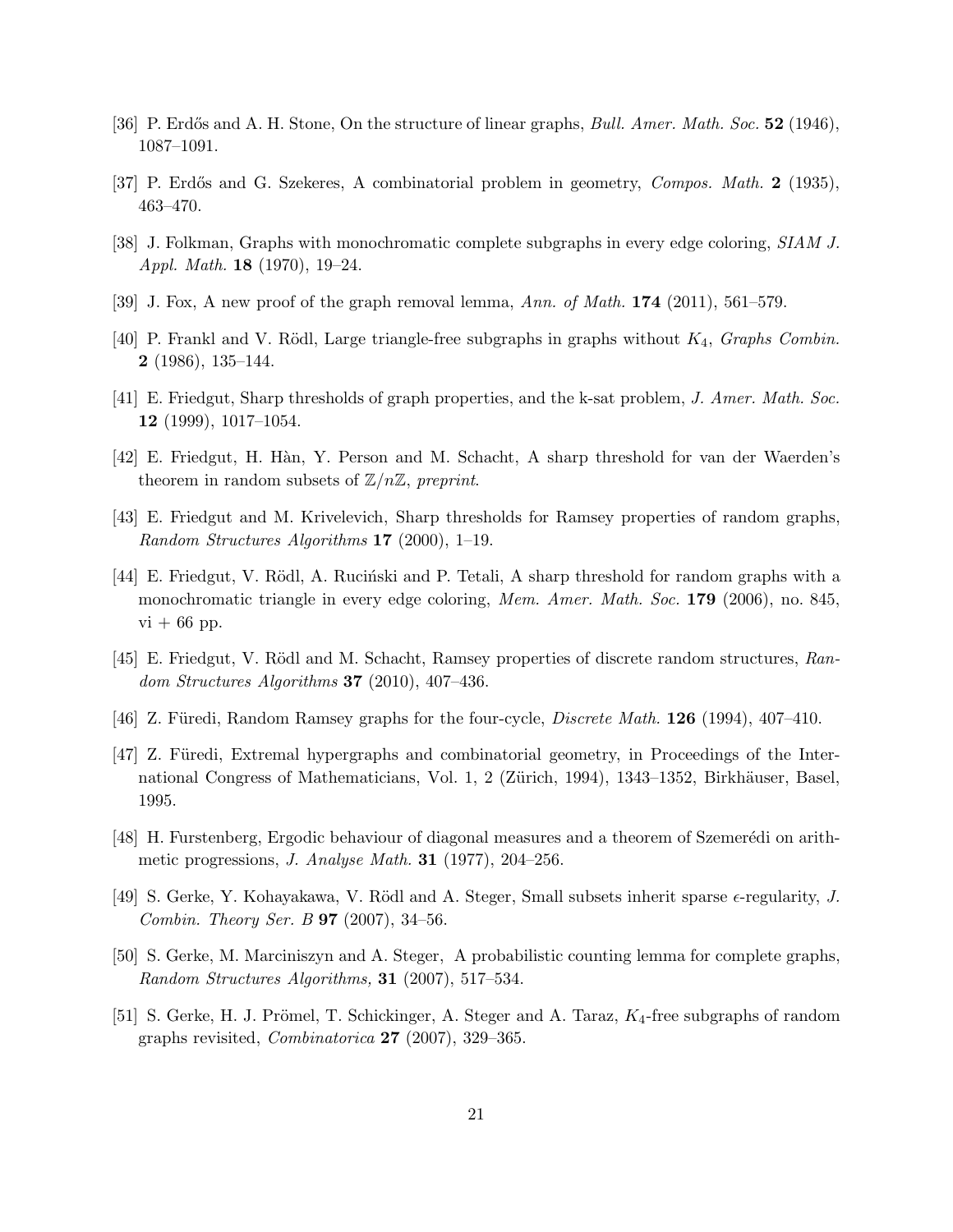- <span id="page-21-13"></span>[52] S. Gerke and A. Steger, The sparse regularity lemma and its applications, in Surveys in Combinatorics 2005, London Math. Soc. Lecture Note Ser., Vol. 327, 227–258, Cambridge University Press, Cambridge, 2005.
- <span id="page-21-12"></span><span id="page-21-10"></span>[53] S. Gerke, A. Steger and T. Schickinger, K5-free subgraphs of random graphs, *Random Structures Algorithms* 24 (2004), 194–232.
- <span id="page-21-4"></span>[54] W. T. Gowers, A new proof of Szemerédi's theorem, *Geom. Funct. Anal.* **11** (2001), 465–588.
- <span id="page-21-11"></span>[55] W. T. Gowers, Hypergraph regularity and the multidimensional Szemerédi theorem, *Ann. of Math.* 166 (2007), 897–946.
- <span id="page-21-7"></span>[56] W. T. Gowers, Decompositions, approximate structure, transference, and the Hahn-Banach theorem, *Bull. London Math. Soc.* 42 (2010), 573–606.
- <span id="page-21-15"></span>[57] R. L. Graham, V. Rödl and A. Ruciński, On Schur properties of random subsets of integers, *J. Number Theory* 61 (1996), 388–408.
- <span id="page-21-2"></span>[58] R. L. Graham, V. Rödl and A. Ruciński, On graphs with linear Ramsey numbers, *J. Graph Theory* 35 (2000), 176–192.
- <span id="page-21-1"></span>[59] R. L. Graham, B. L. Rothschild and J. H. Spencer, Ramsey theory, second edition, John Wiley & Sons, 1990.
- <span id="page-21-5"></span>[60] B. Green and T. Tao, The primes contain arbitrarily long arithmetic progressions, *Ann. of Math.* 167 (2008), 481–547.
- <span id="page-21-6"></span>[61] L. Gugelmann, Ramsey properties of random graphs and hypergraphs, PhD thesis, ETH Zürich, 2013.
- <span id="page-21-8"></span>[62] L. Gugelmann, Y. Person, A. Steger and H. Thomas, A randomized version of Ramsey's theorem, *Random Structures Algorithms* 41 (2012), 488–505.
- <span id="page-21-9"></span>[63] P. E. Haxell, Y. Kohayakawa and T. Luczak, Turán's extremal problem in random graphs: forbidding even cycles, *J. Combin. Theory Ser. B* 64 (1995), 273-287.
- <span id="page-21-14"></span>[64] P. E. Haxell, Y. Kohayakawa and T. Luczak, Turán's extremal problem in random graphs: forbidding odd cycles, *Combinatorica* 16 (1996), 107–122.
- <span id="page-21-3"></span>[65] H. Huang, C. Lee and B. Sudakov, Bandwidth theorem for random graphs, *J. Combin. Theory Ser. B* 102 (2012), 14–37.
- <span id="page-21-0"></span>[66] S. Janson, Poisson approximation for large deviations, *Random Structures Algorithms* 1 (1990), 221–229.
- [67] S. Janson, T. Luczak and A. Ruciński, Random graphs, Wiley-Interscience Series in Discrete Mathematics and Optimization, Wiley-Interscience, New York, 2000.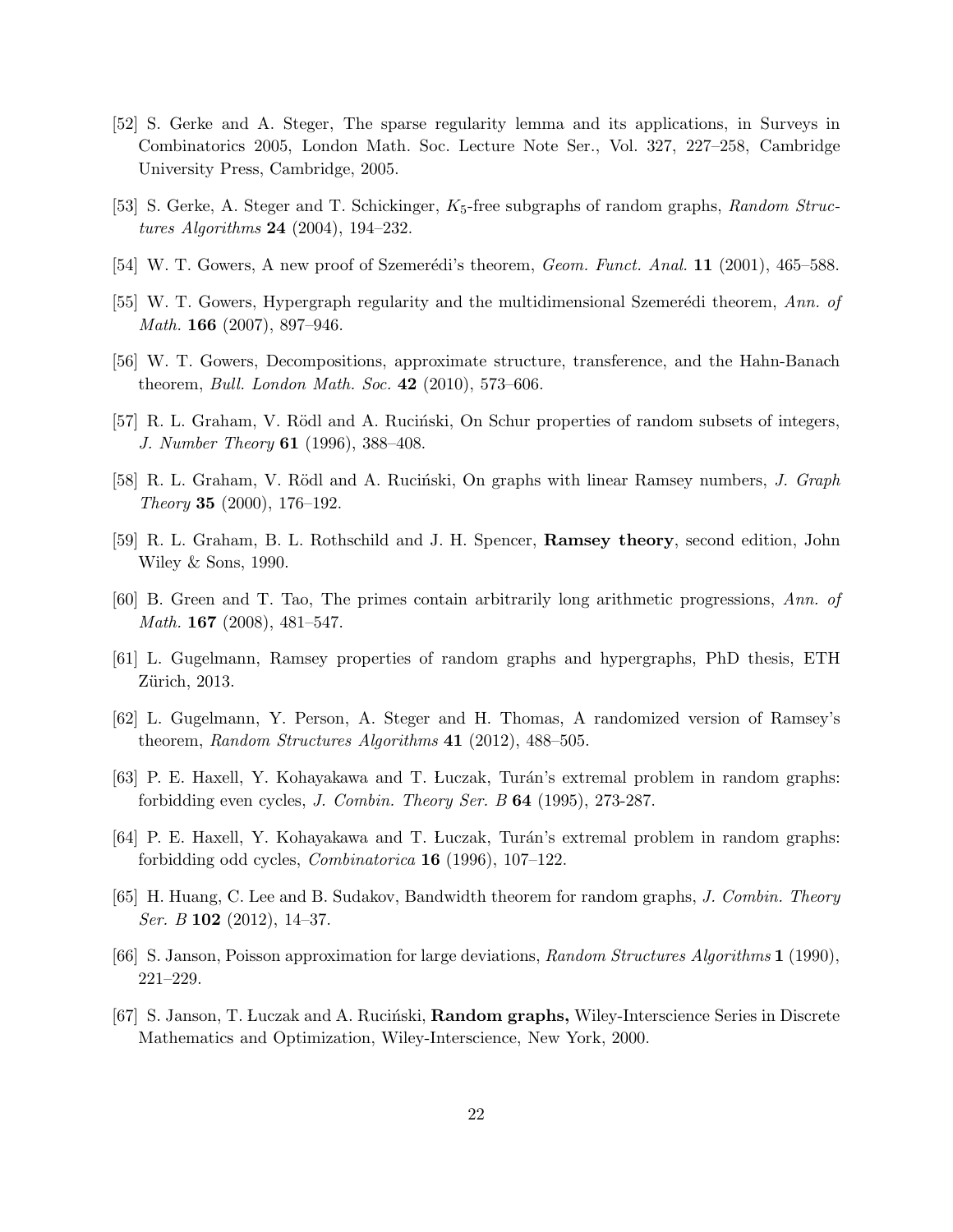- <span id="page-22-5"></span><span id="page-22-0"></span>[68] P. Keevash, Hypergraph Turán Problems, in Surveys in Combinatorics 2011, London Math. Soc. Lecture Note Ser., Vol. 392, 83–140, Cambridge University Press, Cambridge, 2011.
- <span id="page-22-8"></span>[69] D. J. Kleitman and K. J. Winston, On the number of graphs without 4-cycles, *Discrete Math.* 41 (1982), 167–172.
- <span id="page-22-1"></span>[70] Y. Kohayakawa, Szemerédi's regularity lemma for sparse graphs, in Foundations of computational mathematics (Rio de Janeiro, 1997), 216–230, Springer, Berlin, 1997.
- <span id="page-22-6"></span>[71] Y. Kohayakawa and B. Kreuter, Threshold functions for asymmetric Ramsey properties involving cycles, *Random Structures Algorithms* 11 (1997), 245–276.
- <span id="page-22-3"></span>[72] Y. Kohayakawa, T. Luczak and V. Rödl, Arithmetic progressions of length three in subsets of a random set, *Acta Arith.* 75 (1996), 133–163.
- <span id="page-22-10"></span>[73] Y. Kohayakawa, T. Luczak and V. Rödl, On  $K_4$ -free subgraphs of random graphs, *Combinatorica* 17 (1997), 173–213.
- <span id="page-22-9"></span>[74] Y. Kohayakawa and V. R¨odl, Regular pairs in sparse random graphs I, *Random Structures Algorithms* 22 (2003), 359–434.
- [75] Y. Kohayakawa and V. Rödl, Szemerédi's regularity lemma and quasi-randomness, in Recent advances in algorithms and combinatorics, CMS Books Math./Ouvrages Math. SMC, 11, 289– 351, Springer, New York, 2003.
- <span id="page-22-14"></span><span id="page-22-4"></span>[76] Y. Kohayakawa, V. R¨odl and M. Schacht, The Tur´an theorem for random graphs, *Combin. Probab. Comput.* 13 (2004), 61–91.
- [77] Y. Kohayakawa, V. Rödl, M. Schacht and J. Skokan, On the triangle removal lemma for subgraphs of sparse pseudorandom graphs, in An irregular mind (Szemerédi is 70), Bolyai Soc. Math. Stud., Vol. 21, 359–404, Springer, Berlin, 2010.
- <span id="page-22-11"></span><span id="page-22-2"></span>[78] Y. Kohayakawa, V. Rödl, M. Schacht and E. Szemerédi, Sparse partition universal graphs for graphs of bounded degree, *Adv. Math.* 226 (2011), 5041–5065.
- <span id="page-22-12"></span>[79] Y. Kohayakawa, M. Schacht and R. Spöhel, Upper bounds on probability thresholds for asymmetric Ramsey properties, *Random Structures Algorithms* 44 (2014), 1–28.
- <span id="page-22-7"></span>[80] J. Komlós, G. Sárközy and E. Szemerédi, Blow-up lemma, *Combinatorica* 17 (1997), 109–123.
- [81] J. Komlós, A. Shokoufandeh, M. Simonovits and E. Szemerédi, The regularity lemma and its applications in graph theory, in Theoretical aspects of computer science (Tehran, 2000), Lecture Notes in Comput. Sci., Vol. 2292, 84–112, Springer, Berlin, 2002.
- <span id="page-22-13"></span>[82] M. Krivelevich and B. Sudakov, Pseudo-random graphs, in More sets, graphs and numbers, Bolyai Soc. Math. Stud., Vol. 15, 199–262, Springer, Berlin, 2006.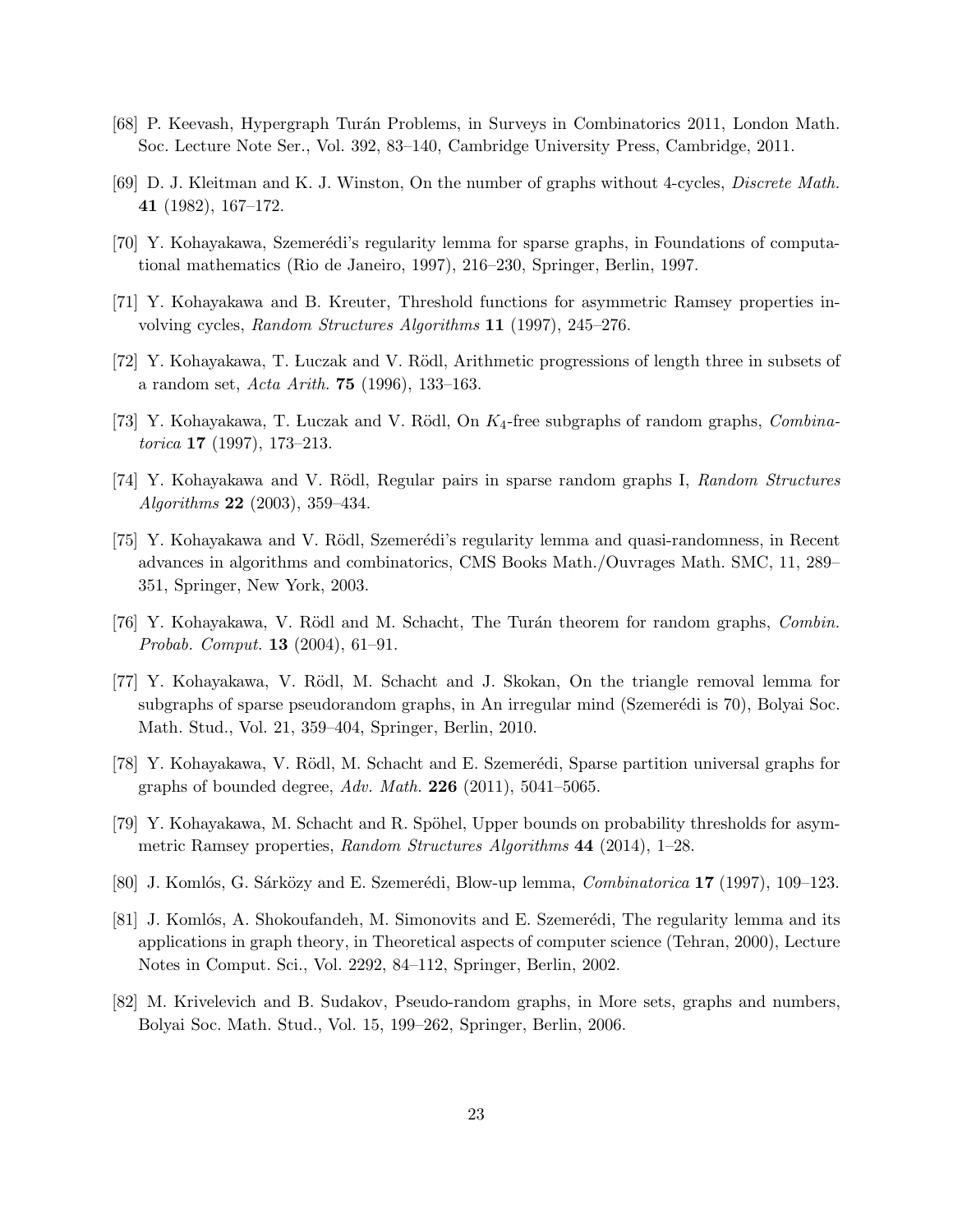- <span id="page-23-14"></span>[83] D. Kühn and D. Osthus, Embedding large subgraphs into dense graphs, in Surveys in Combinatorics 2009, London Math. Soc. Lecture Note Ser., Vol. 365, 137–167, Cambridge University Press, Cambridge, 2009.
- <span id="page-23-15"></span><span id="page-23-13"></span>[84] C. Lee and B. Sudakov, Dirac's theorem for random graphs, *Random Structures Algorithms* 41 (2012), 293–305.
- <span id="page-23-0"></span>[85] T. Luczak, Randomness and regularity, in International Congress of Mathematicians, Vol. III, 899–909, Eur. Math. Soc., Zürich, 2006.
- <span id="page-23-6"></span>[86] T. Luczak, A. Ruciński and B. Voigt, Ramsey properties of random graphs, *J. Combin. Theory Ser. B* 56 (1992), 55–68.
- <span id="page-23-5"></span>[87] M. Marciniszyn, J. Skokan, R. Spöhel and A. Steger, Asymmetric Ramsey properties of random graphs involving cliques, *Random Structures Algorithms* 34 (2009), 419–453.
- <span id="page-23-10"></span>[88] B. Nagle, V. Rödl and M. Schacht, The counting lemma for regular  $k$ -uniform hypergraphs, *Random Structures Algorithms* 28 (2006), 113–179.
- <span id="page-23-8"></span>[89] R. Nenadov and A. Steger, A short proof of the random Ramsey theorem, to appear in *Combin. Probab. Comput.*
- <span id="page-23-9"></span>[90] J. Nešetřil and V. Rödl, The Ramsey property for graphs with forbidden complete subgraphs, *J. Combin. Theory Ser. B* 20 (1976), 243–249.
- <span id="page-23-7"></span>[91] J. Ne $\check{\rm set}$ il and V. Rödl, Simple proof of the existence of restricted Ramsey graphs by means of a partite construction, *Combinatorica* 1 (1981), 199–202.
- <span id="page-23-2"></span>[92] R. Rado, Note on combinatorial analysis, *Proc. London Math. Soc.* 48 (1941), 122–160.
- <span id="page-23-11"></span>[93] F. P. Ramsey, On a problem of formal logic, *Proc. London Math. Soc.* 30 (1930), 264–286.
- [94] Omer Reingold, Luca Trevisan, Madhur Tulsiani and Salil Vadhan, Dense Subsets of Pseudorandom Sets, in Proceedings of the 2008 49th Annual IEEE Symposium on Foundations of Computer Science, 76–85, IEEE Computer Society, Washington DC, 2008.
- <span id="page-23-12"></span><span id="page-23-3"></span>[95] V. R¨odl, Quasi-randomness and the regularity method in hypergraphs, *preprint*.
- [96] V. Rödl and A. Rucinski, Lower bounds on probability thresholds for Ramsey properties, in Combinatorics, Paul Erdős is Eighty, Vol. 1, 317–346, Bolyai Soc. Math. Studies, János Bolyai Math. Soc., Budapest, 1993.
- <span id="page-23-4"></span>[97] V. Rödl and A. Rucinski, Random graphs with monochromatic triangles in every edge coloring, *Random Structures Algorithms* 5 (1994), 253–270.
- <span id="page-23-1"></span>[98] V. Rödl and A. Ruciński, Threshold functions for Ramsey properties, *J. Amer. Math. Soc.* 8 (1995), 917–942.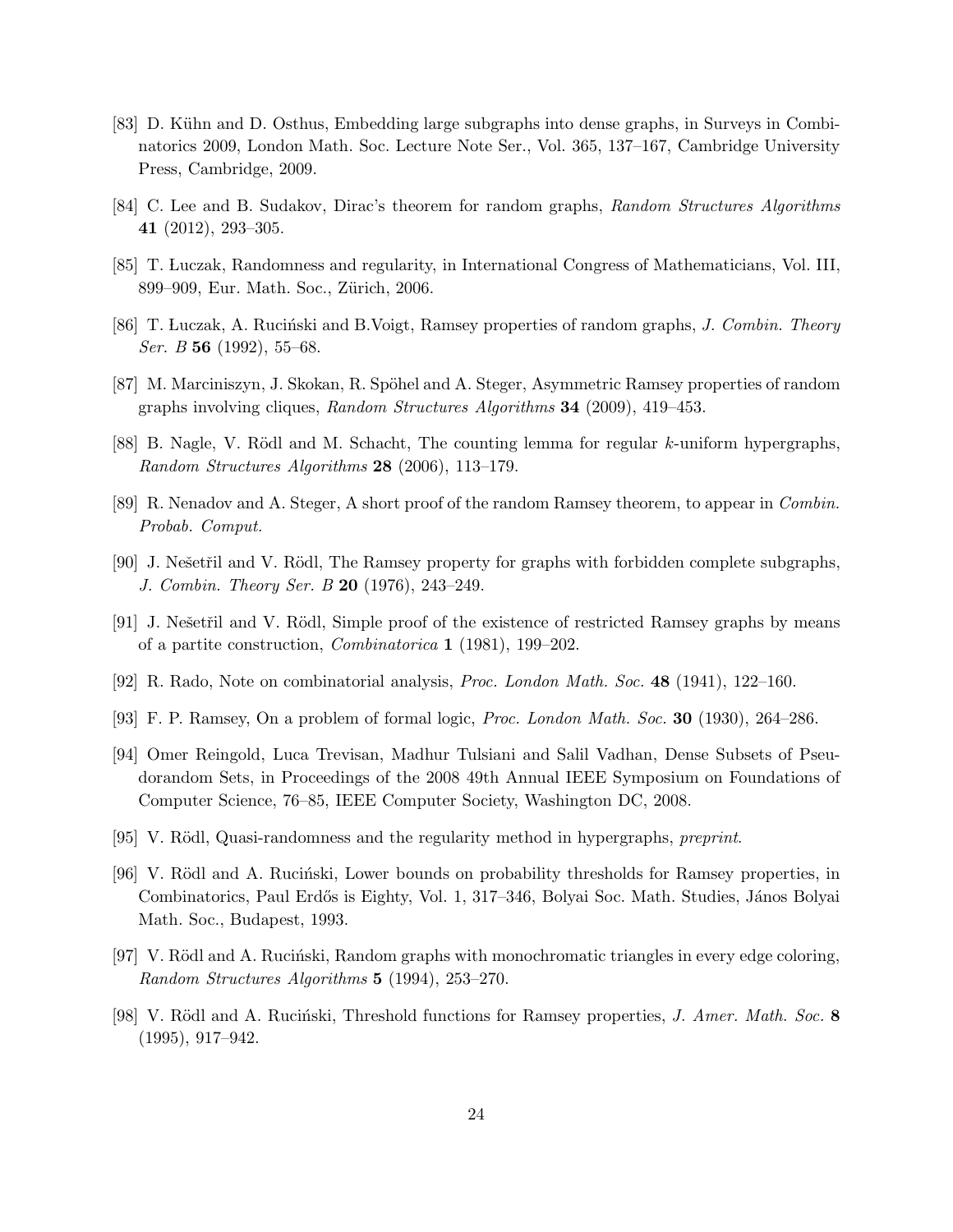- <span id="page-24-7"></span><span id="page-24-6"></span>[99] V. Rödl and A. Rucinski, Rado partition theorem for random subsets of integers, *Proc. London Math. Soc.* 74 (1997), 481–502.
- <span id="page-24-8"></span>[100] V. Rödl and A. Ruciński, Ramsey properties of random hypergraphs, *J. Combin. Theory Ser. A* 81 (1998), 1–33.
- <span id="page-24-10"></span>[101] V. Rödl, A. Rucinski and M. Schacht, Ramsey properties of random  $k$ -partite,  $k$ -uniform hypergraphs, *SIAM J. Discrete Math.* 21 (2007), 442–460.
- <span id="page-24-13"></span>[102] V. Rödl, A. Ruciński and M. Schacht, Ramsey properties of random graphs and Folkman numbers, *preprint*.
- <span id="page-24-9"></span>[103] V. Rödl and M. Schacht, Regularity lemmas for graphs, in Fete of combinatorics and computer science, Bolyai Soc. Math. Stud., Vol. 20, 287–325, János Bolyai Math. Soc., Budapest, 2010.
- <span id="page-24-16"></span>[104] V. Rödl and J. Skokan, Regularity lemma for uniform hypergraphs, *Random Structures Algorithms* 25 (2004), 1–42.
- <span id="page-24-15"></span>[105] K. F. Roth, On certain sets of integers, *J. London Math. Soc.* 28 (1953), 104–109.
- [106] I. Z. Ruzsa and E. Szemerédi, Triple systems with no six points carrying three triangles, in Combinatorics (Keszthely, 1976), Vol. II, 939–945, Colloq. Math. Soc. János Bolyai, 18, North-Holland, Amsterdam-New York, 1978.
- <span id="page-24-12"></span><span id="page-24-2"></span>[107] W. Samotij, Stability results for random discrete structures, *Random Structures Algorithms* 44 (2014), 269–289.
- <span id="page-24-3"></span>[108] A. A. Sapozhenko, On the number of connected subsets with given cardinality of the boundary in bipartite graphs (in Russian), *Metody Diskret. Analiz.* 45 (1987), 42–70.
- <span id="page-24-4"></span>[109] A. A. Sapozhenko, On the number of independent sets in extenders, *Discrete Math. Appl.* 11 (2001), 155–161.
- <span id="page-24-1"></span>[110] A. A. Sapozhenko, Independent sets in quasi-regular graphs, *European J. Combin.* 27 (2006), 1206–1210.
- <span id="page-24-0"></span>[111] D. Saxton and A. Thomason, Hypergraph containers, *preprint*.
- <span id="page-24-14"></span>[112] M. Schacht, Extremal results for discrete random structures, *preprint*.
- <span id="page-24-11"></span>[113] A. Scott, Szemerédi's regularity lemma for matrices and sparse graphs, *Combin. Probab. Comput.* 20 (2011), 455–466.
- [114] M. Simonovits, A method for solving extremal problems in graph theory, stability problems, in Theory of Graphs (Proc. Colloq., Tihany, 1966), 279–319, Academic Press, New York, 1968.
- <span id="page-24-5"></span>[115] J. Spencer, Ramsey's theorem – a new lower bound, *J. Combin. Theory Ser. A* 18 (1975), 108–115.